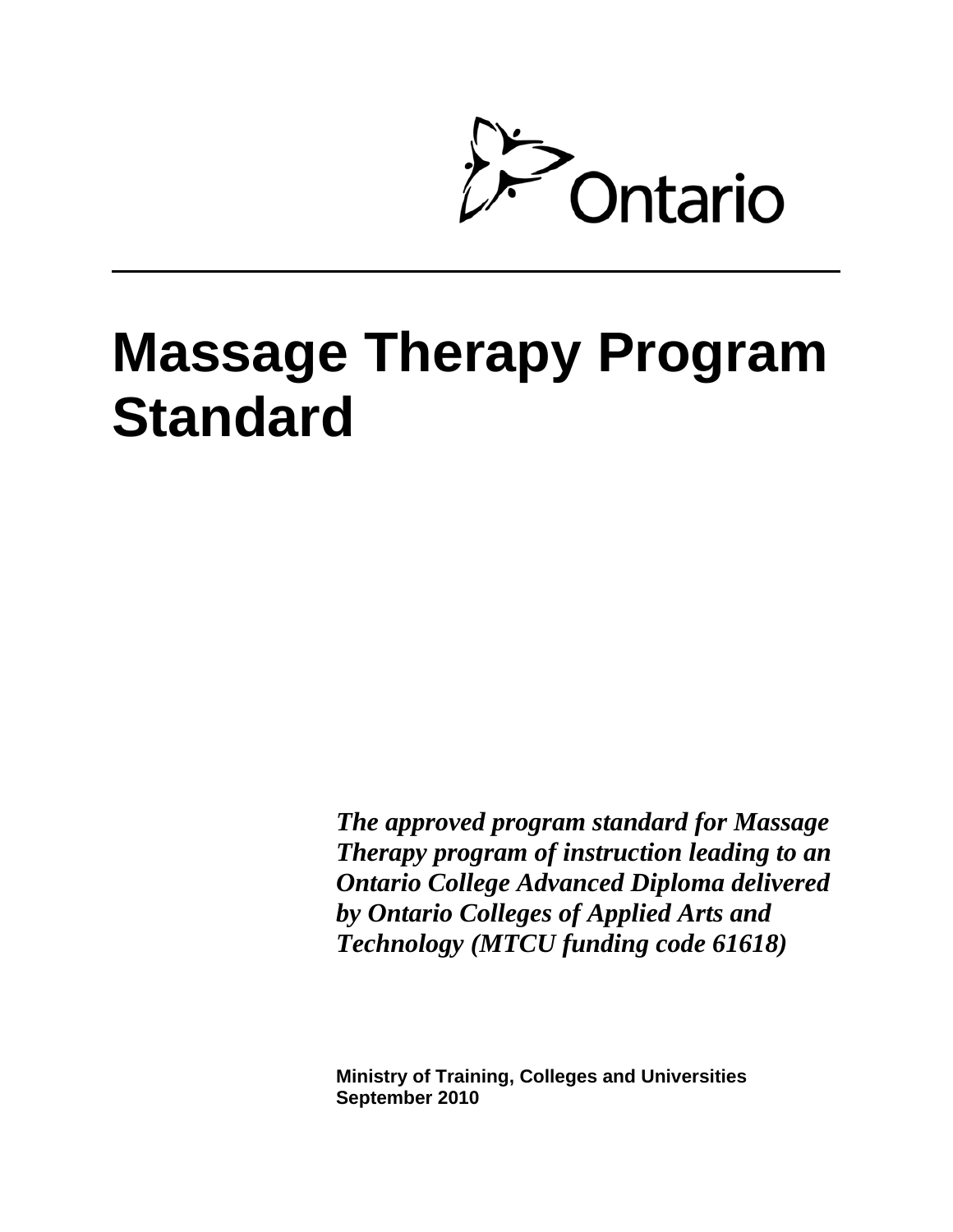# Permission to Reproduce

Permission is hereby granted to the following institutions to reproduce this document, in whole or in part, in print or by electronic means, for the following specific purposes, subject to the conditions that follow:

- 1. By an Ontario college of applied arts and technology for the purposes of implementation of the program standard within a college program, including for the purpose of informing students, potential students, program advisory committees or others about programs of study.
- 2. By an educational institution or school, for the purpose of informing prospective college students about programs of study at Ontario colleges of applied arts and technology.

#### **Conditions:**

- 1. Every reproduction must be marked "©2010, Queen's Printer for Ontario" at the beginning of the document or any part of it that is reproduced.
- 2. No other uses may be made of the document.
- 3. The document may not be reproduced for sale.
- 4. The Ministry may revoke the permission to reproduce at any time.

For permission to copy this document, in whole or in part, for other purposes or by other institutions, please contact

Ministry of Training, Colleges and Universities Programs Branch, Program Standards and Evaluation Unit 23<sup>rd</sup> floor, Mowat Block 900 Bay Street Toronto, Ontario M7A 1L2

Telephone: (416) 325-2874 E-mail: [susan.golets@ontario.ca](mailto:susan.golets@ontario.ca)

Inquiries regarding specific Massage Therapy programs offered by colleges of applied arts and technology in Ontario should be directed to the relevant college.

This publication is available on the Ministry's Website at http://www.edu.gov.on.ca

*Cette publication est disponible sur le site Web du ministère: [http://www.edu.gov.on.ca](http://www.edu.gov.on.ca/)*

82010, Queen's Printer for Ontario

ISBN 978-1-4435-4696-6 (PDF)

*Ce document est disponible en français.*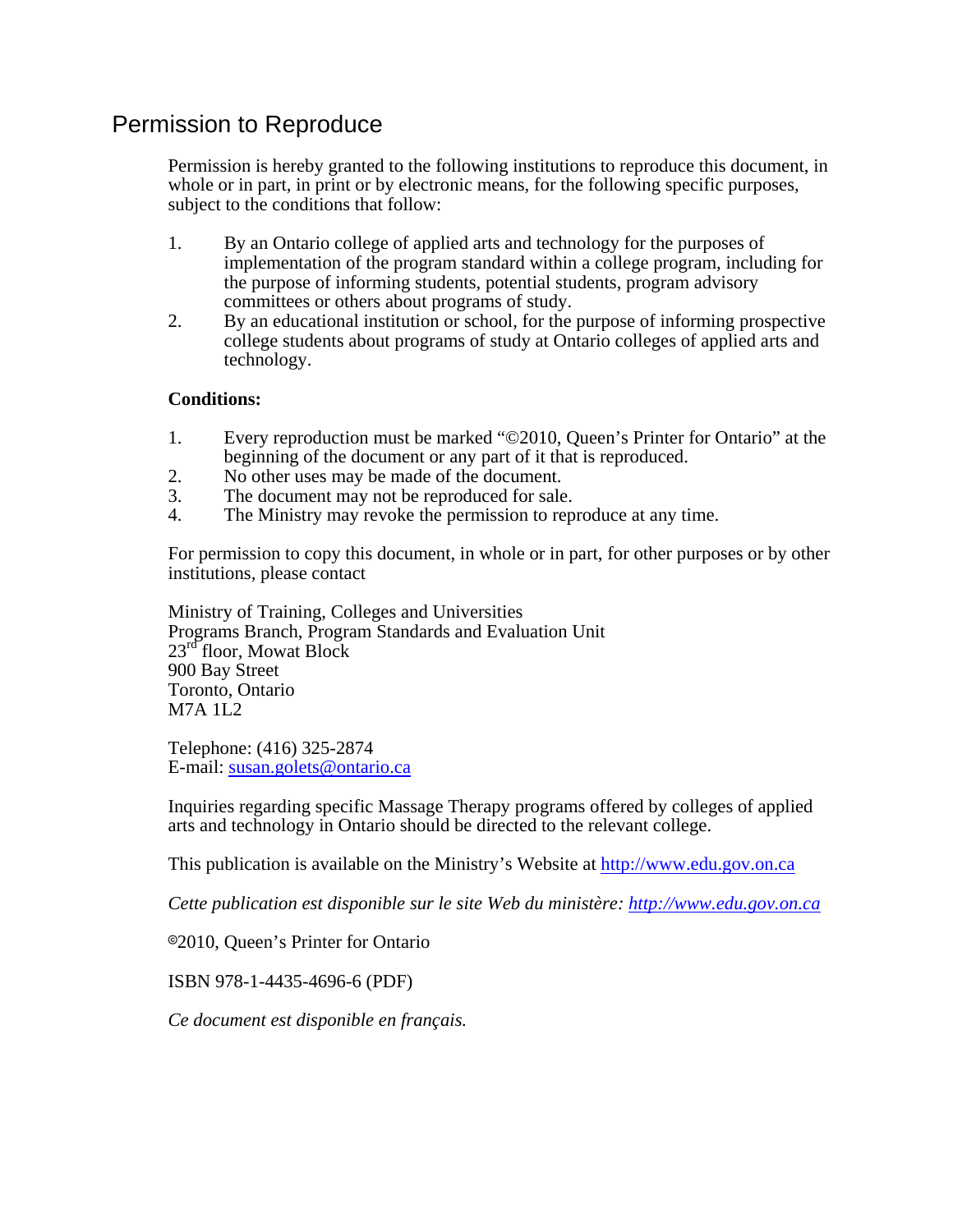# **Acknowledgements**

The Ministry of Training, Colleges and Universities acknowledges with thanks the significant contribution of the many individuals and organizations who participated in the development of this program standard. In particular, the Ministry of Training, Colleges and Universities would like to acknowledge the important roles of

- all individuals and organizations who participated in the consultations;
- the co-ordinators of Massage Therapy Programs for their assistance throughout the project, the project officer who led the development of the vocational standard, Susan Lomas, seconded faculty member from Algonquin College and Mireille Deshaies from *La Cité collégiale.*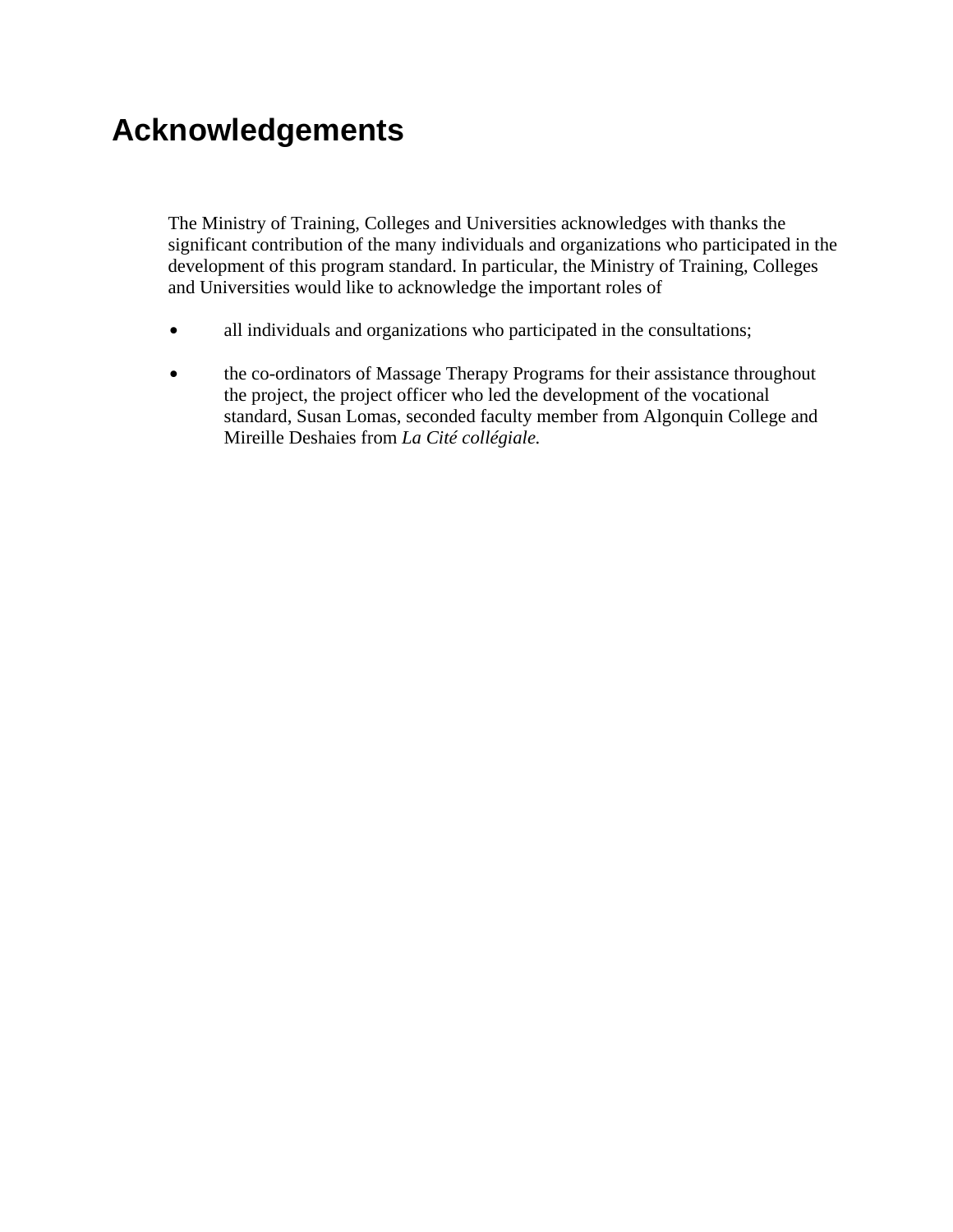# **Table of Contents**

| I.  |                                                                     |  |
|-----|---------------------------------------------------------------------|--|
|     |                                                                     |  |
|     |                                                                     |  |
|     | The Expression of Program Standards as Vocational Learning Outcomes |  |
|     |                                                                     |  |
|     |                                                                     |  |
|     |                                                                     |  |
| II. |                                                                     |  |
|     |                                                                     |  |
|     |                                                                     |  |
|     |                                                                     |  |
|     |                                                                     |  |
| Ш.  |                                                                     |  |
|     |                                                                     |  |
|     |                                                                     |  |
|     |                                                                     |  |
| IV. |                                                                     |  |
|     |                                                                     |  |
|     |                                                                     |  |
|     |                                                                     |  |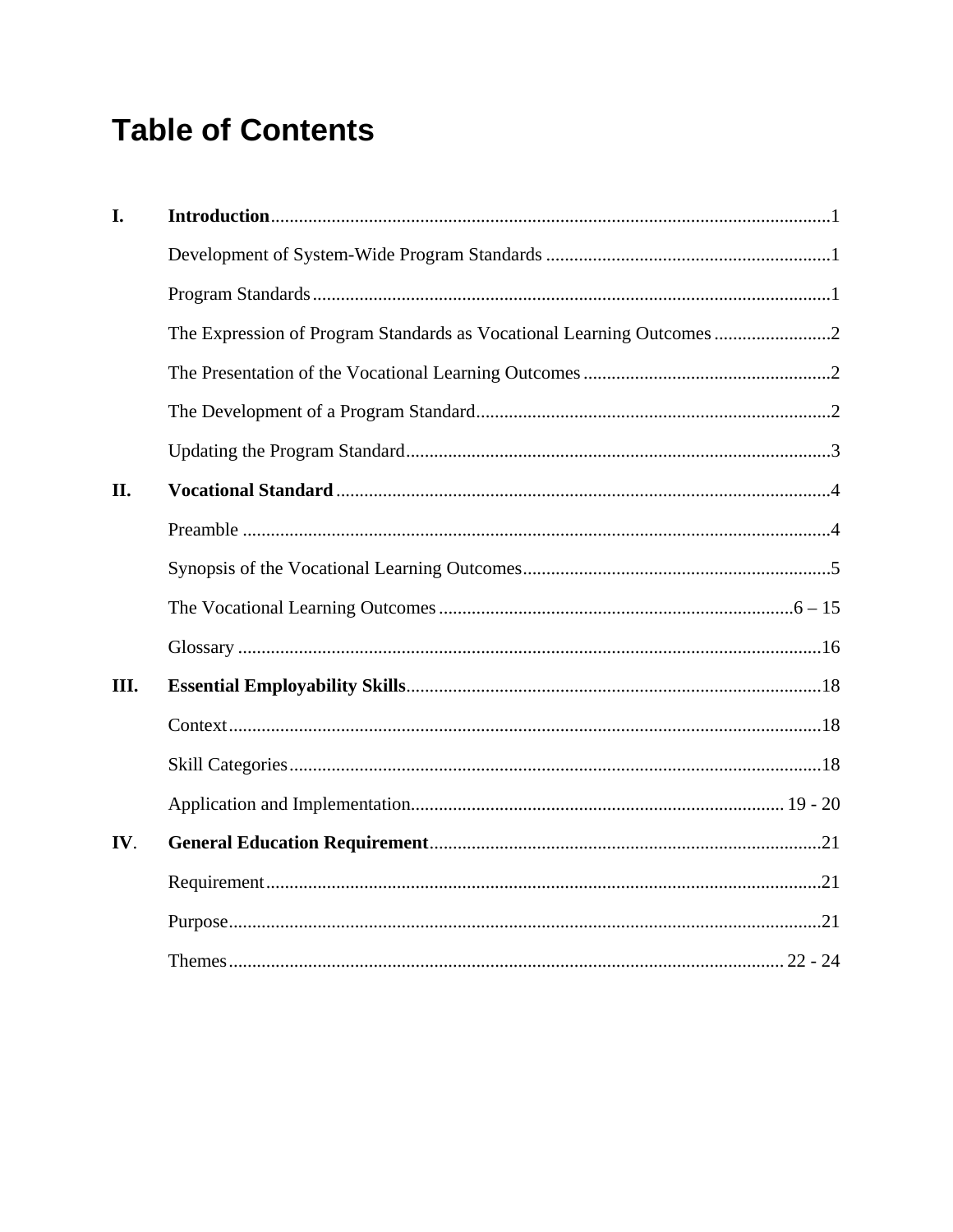# **I. Introduction**

*This document is the Program Standard for the Massage Therapy program of instruction leading to an Ontario College Advanced Diploma delivered by Ontario colleges of applied arts and technology (MTCU funding code 61618).* 

# Development of System-Wide Program Standards

In 1993, the Government of Ontario initiated program standards development with the objectives of bringing a greater degree of consistency to college programming offered across the province, broadening the focus of college programs to ensure graduates have the skills to be flexible and to continue to learn and adapt, and providing public accountability for the quality and relevance of college programs.

The Program Standards and Evaluation Unit of the Ministry of Training, Colleges and Universities has responsibility for the development, review and approval of system-wide standards for programs of instruction at Ontario colleges of applied arts and technology.

# Program Standards

Program standards apply to all similar programs of instruction offered by colleges across the province. Each program standard for a postsecondary program includes the following elements:

- **Vocational standard** (the vocationally specific learning outcomes which apply to the program of instruction in question),
- **Essential employability skills** (the essential employability skills learning outcomes which apply to all programs of instruction); and
- **General education requirement** (the requirement for general education in postsecondary programs of instruction).

Collectively, these elements outline the essential skills and knowledge that a student must reliably demonstrate in order to graduate from the program.

Individual colleges of applied arts and technology offering the program of instruction determine the specific program structure, delivery methods and other curriculum matters to be used in assisting students to achieve the outcomes articulated in the standard. Individual colleges also determine whether additional local learning outcomes will be required to reflect specific local needs and/or interests.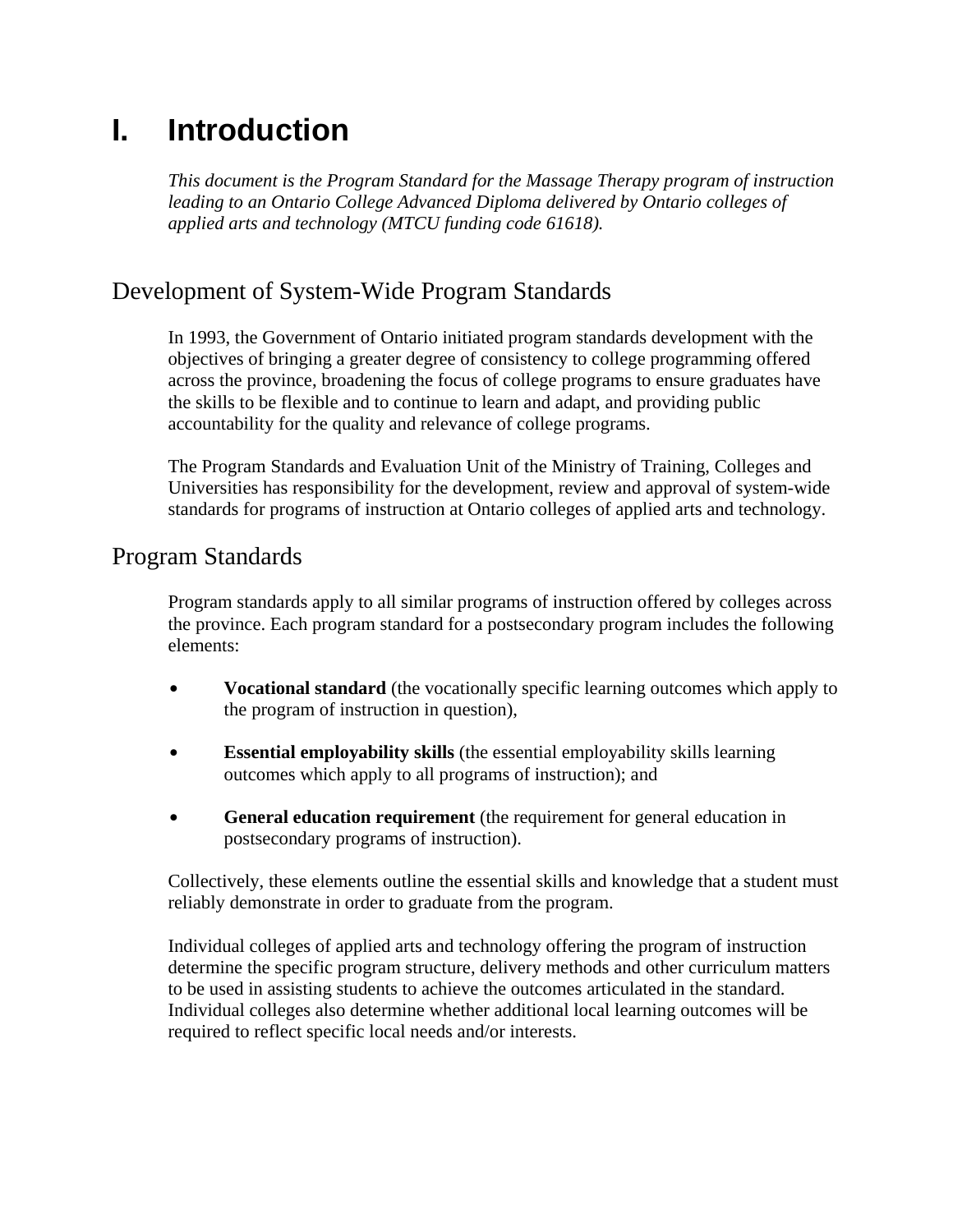# The Expression of Program Standards as Vocational Learning Outcomes

Vocational learning outcomes represent culminating demonstrations of learning and achievement. They are not simply a listing of discrete skills, nor broad statements of knowledge and comprehension. In addition, vocational learning outcomes are interrelated and cannot be viewed in isolation of one another. As such, they should be viewed as a comprehensive whole. They describe performances that demonstrate that significant integrated learning by graduates of the program has been achieved and verified.

Expressing standards as vocational learning outcomes ensures consistency in the outcomes for program graduates, while leaving to the discretion of individual colleges curriculum matters such as the specific program structure and delivery methods.

### The Presentation of the Vocational Learning Outcomes

The **vocational learning outcome** statements set out the culminating demonstration of learning and achievement that the student must reliably demonstrate before graduation.

The **elements of the performance** for each outcome define and clarify the level and quality of performance necessary to meet the requirements of the vocational learning outcome. However, it is the performance of the vocational learning outcome itself on which students are evaluated. The elements of performance are indicators of the means by which the student may proceed to satisfactory performance of the vocational learning outcome. The elements of performance do not stand alone but rather in reference to the vocational learning outcome of which they form a part.

### The Development of a Program Standard

In establishing the standards development initiative, the Government determined that all postsecondary programs of instruction should include vocational skills coupled with a broader set of essential skills. This combination is considered critical to ensuring that college graduates have the skills required to be successful both upon graduation from the college program and throughout their working and personal lives.

A program standard is developed through a broad consultation process involving a range of stakeholders with a direct interest in the program area, including employers, professional associations, universities, secondary schools and program graduates working in the field, in addition to students, faculty and administrators at the colleges themselves. It represents a consensus of participating stakeholders on the essential learning that all program graduates should have achieved.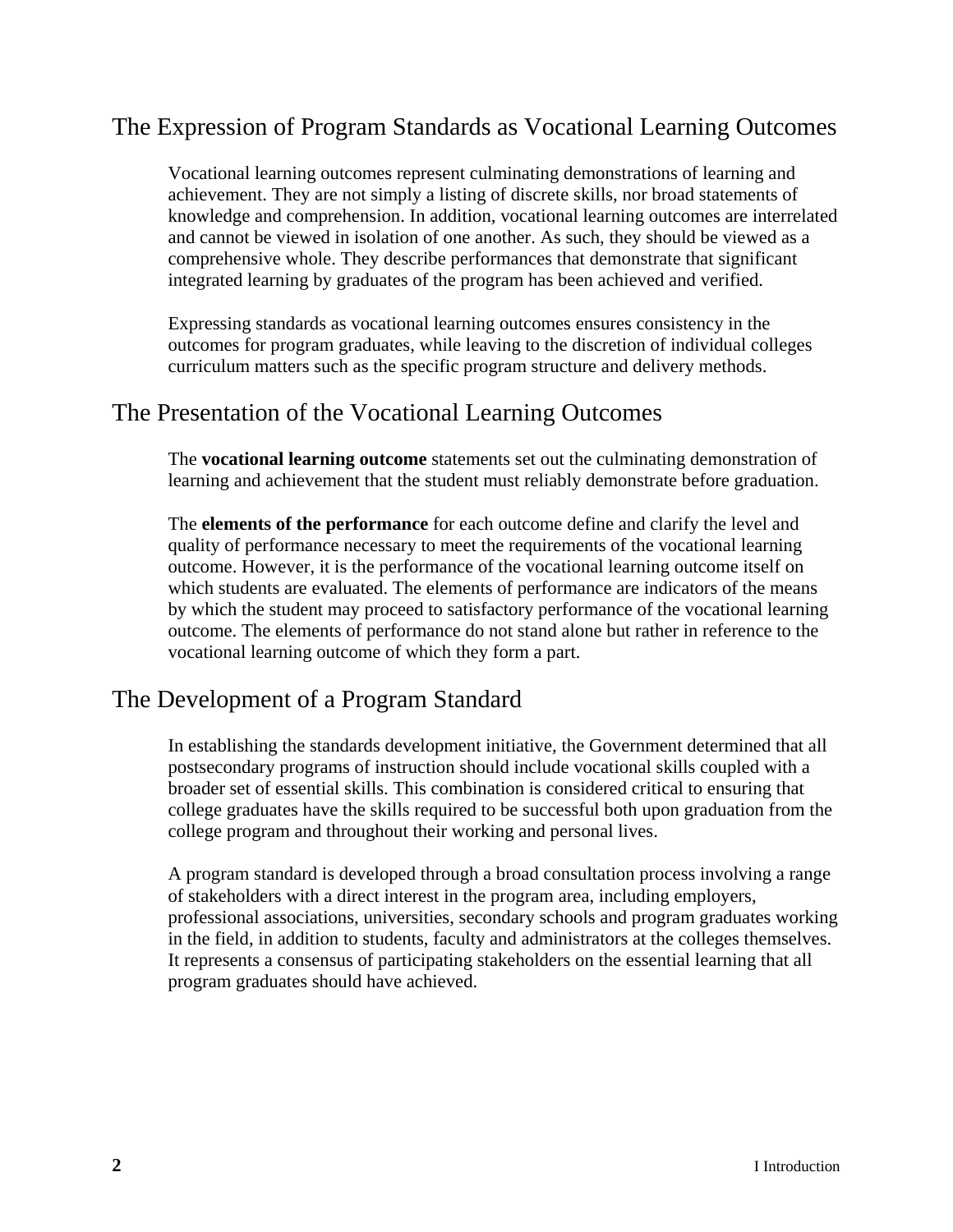# Updating the Program Standard

The Ministry of Training, Colleges and Universities will undertake regular reviews of the vocational learning outcomes for this program to ensure that the Massage Therapy Program Standard remains appropriate and relevant to the needs of students and employers across the Province of Ontario. To confirm that this document is the most upto-date release, please contact the Ministry of Training, Colleges and Universities at the address or telephone number noted on the inside cover page.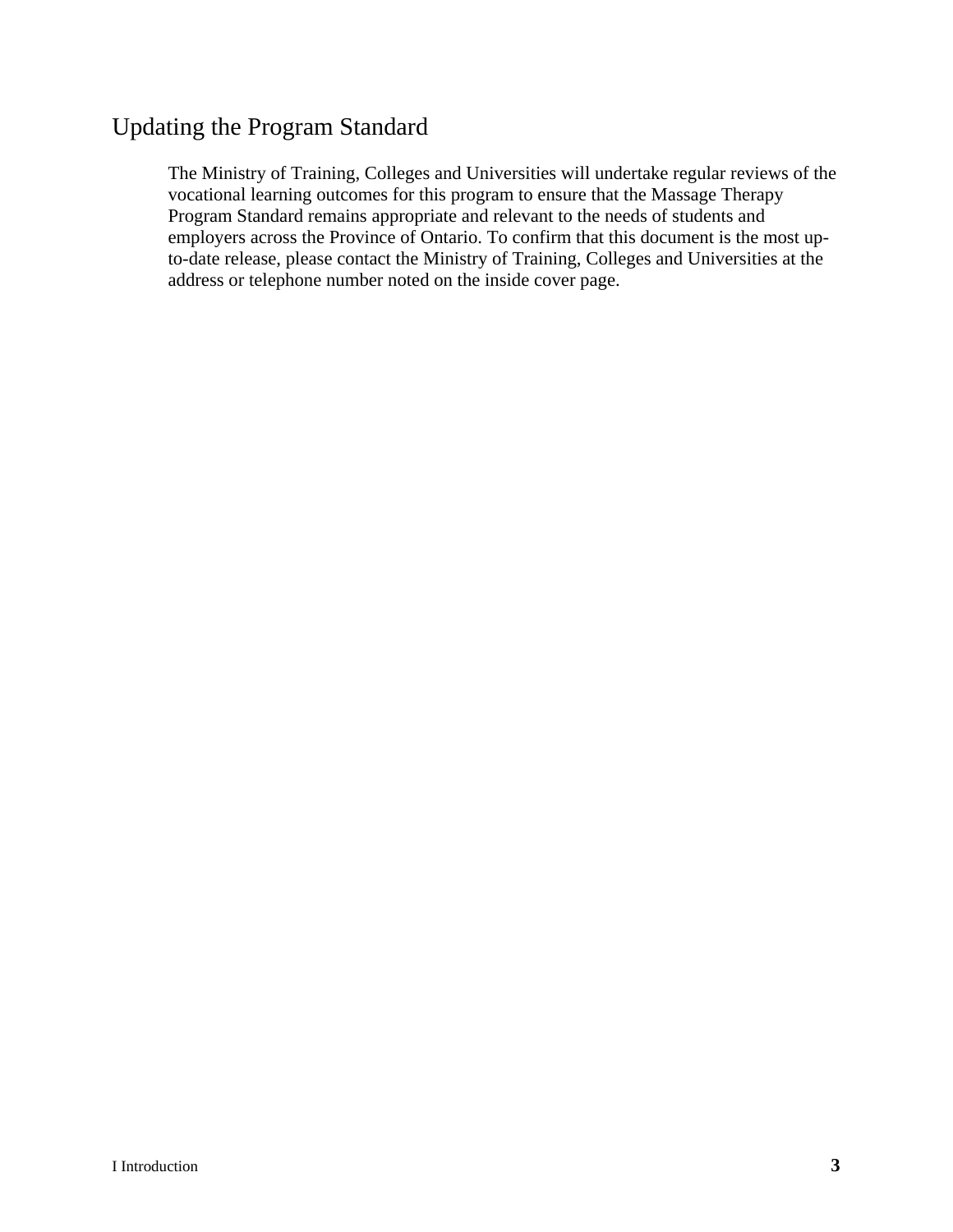# **II. Vocational Standard**

*All graduates of the Massage Therapy program of instruction must have achieved the ten vocational learning outcomes listed in the following pages, in addition to achieving the essential employability skills learning outcomes and meeting the general education requirement.*

# Preamble

Graduates of the Massage Therapy program from an Ontario College of Applied Arts and Technology are awarded an Ontario College Advanced Diploma. They have demonstrated the theoretical knowledge, professional\* commitment and technical skills needed to provide safe and effective treatment, as entry-level practitioners.

Graduates have completed a program that has a firm basis in massage therapy\* theory, principles and practices. They have developed a holistic view of the client\*, the massage therapist and of massage therapy\* that reflects awareness of the dynamic relationship between the profession and the physical, psychological, environmental and social dimensions of the individual. The vocational learning outcomes are based on the Standards of Practice and the Code of Ethics as established by the College of Massage Therapists of Ontario and comply with current legislation\* and regulations.

Graduates are able to use a client-centred approach\* to practise as independent practitioners and/or members of an interprofessional team. Graduates of the Massage Therapy program have developed the knowledge, skills and attitudes needed to promote clients' health and wellness, and quality of life throughout their lifespan. They are expected to use personal experience, current evidencebased research, critical thinking skills and decision-making processes to guide their massage therapy practice\*.

Following completion of their program, graduates may apply to take the certification examinations set by the College of Massage Therapists of Ontario (CMTO). Successful candidates of this examination, who also meet the additional requirements for Registration as set out in the legislation\*, will be entitled to use the professional\* designation of Registered Massage Therapist (RMT).

Graduates may, through articulation agreements between colleges and universities, be granted credits towards relevant degrees and certificates. Students should contact individual colleges for further details of a college's articulation agreements with other institutions or professional associations.

*\* See glossary*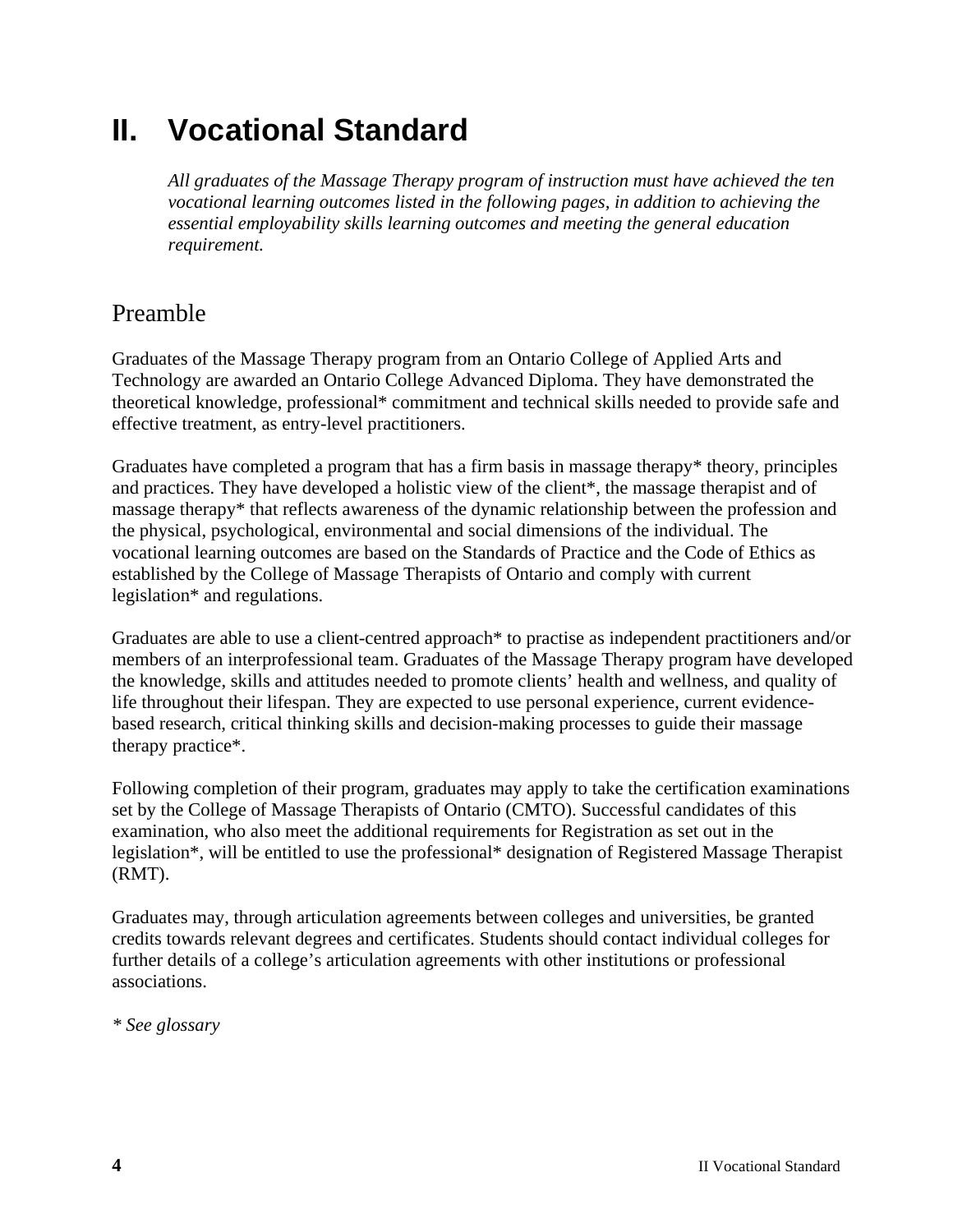### **Synopsis of the Vocational Learning Outcomes Massage Therapy (Ontario College Advanced Diploma)**

#### *The graduate has reliably demonstrated the ability to*

- **1. conduct a massage therapy practice\* within a legal, professional\* and ethical framework\*.**
- **2. apply business principles relevant to a massage therapy practice\*.**
- **3. communicate and collaborate effectively and professionally with clients, colleagues and members of the interprofessional team.**
- **4. develop and maintain therapeutic relationships\* to optimize clients' health and wellness.**
- **5. collect and assess clients' information\* to determine their state of health and the treatment goals.**
- **6. develop a plan of care\* according to the client's condition and the treatment goals.**
- **7. implement the plan of care\* according to the client's condition and the treatment goals.**
- **8. evaluate the effectiveness of the plan of care\*.**
- **9. maintain documentation securely, accurately and in a timely manner.**
- **10. develop and implement ongoing effective strategies for personal and professional development to ensure quality care.**

*Note:* The learning outcomes have been numbered as a point of reference; numbering does not imply prioritization, sequencing, nor weighting of significance.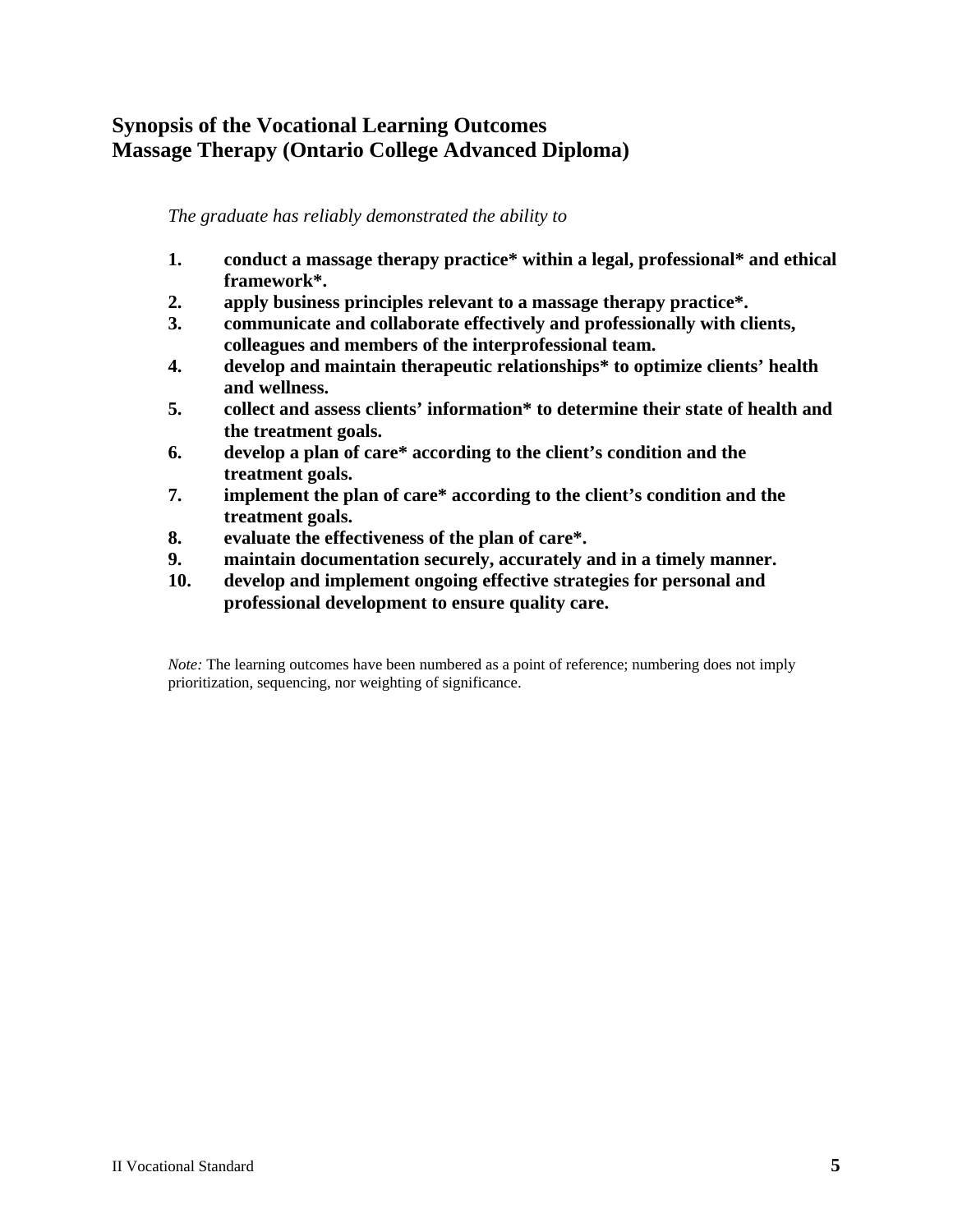### **The Vocational Learning Outcomes**

**1.** *The graduate has reliably demonstrated the ability to* 

**conduct a massage therapy practice\* within a legal, professional\* and ethical framework\*.** 

- meet the Code of Ethics and the Standards of Practice of the College of Massage Therapists of Ontario (CMTO) as a defining framework for a massage therapy practice\*
- respect clients, colleagues and members of interprofessional team without discrimination
- apply ethical practices to all professional\* relationships
- use a decision-making process in accordance with the CMTO Code of Ethics and the Standards of Practice
- select and apply safe and effective massage therapy\* techniques and modalities
- implement the World Health Organization (WHO) Standard Precautions for infection prevention and control
- operate and maintain equipment in accordance with manufacturers' specifications and directions
- identify and resolve actual and potential conflicts of interest in an ethical manner
- protect clients' rights to privacy and confidentiality
- apply relevant standards, policies and charters to a massage therapy practice\*
- develop and implement strategies to advocate on behalf of clients and the profession
- apply current legislation\* and regulations to a massage therapy practice\*
- prepare and submit medicolegal reports and interprofessional correspondence, as well as other relevant reports and forms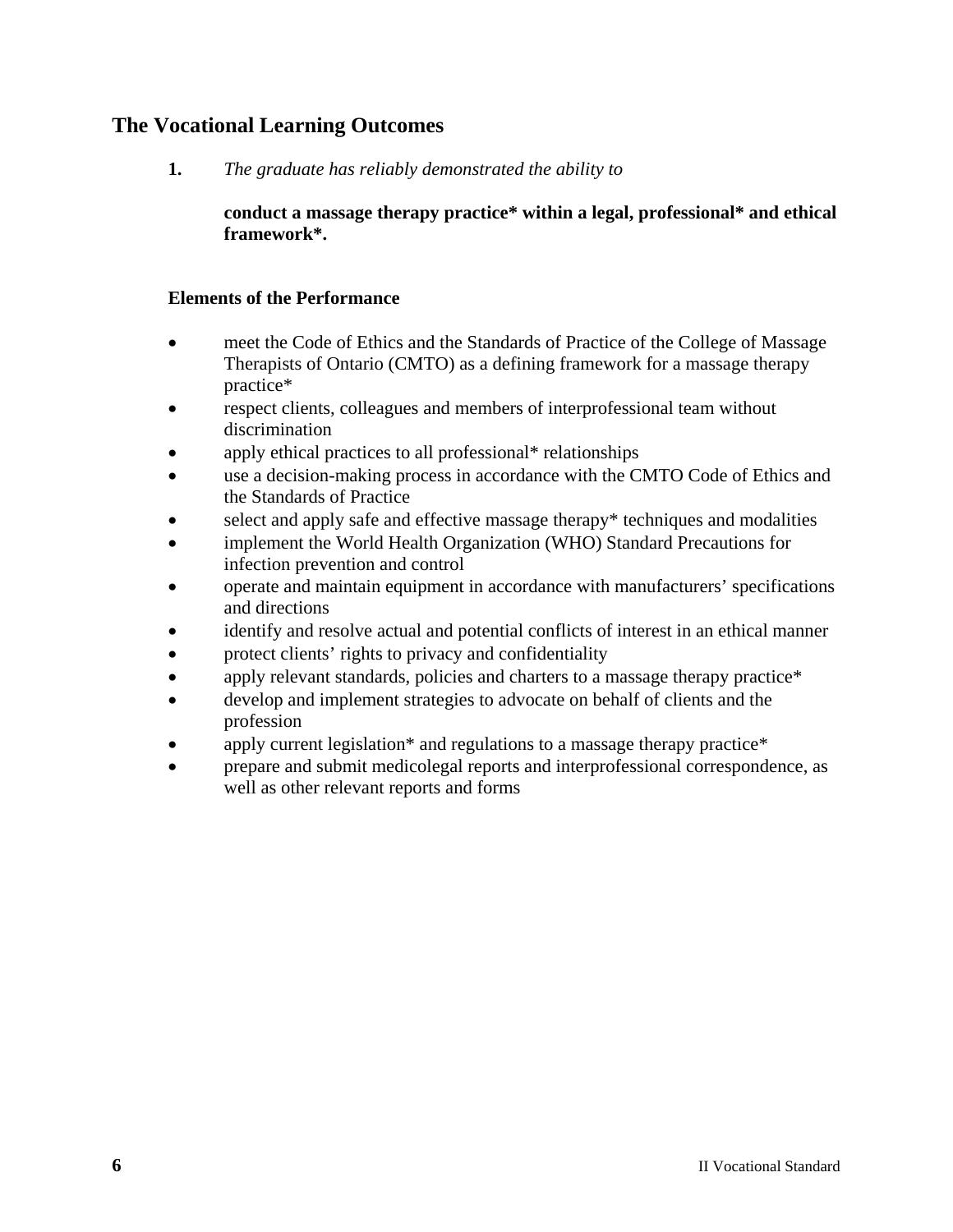#### **apply business principles relevant to a massage therapy practice\*.**

- inform clients and/or a third-party of the fees and obtain their agreement to a fee schedule
- apply effective time management and organizational skills
- apply the principles of entrepreneurship to a massage therapy practice\*
- apply relevant legislation\* and regulations to a massage therapy practice\*
- apply concepts of social, economic and environmental sustainability to a massage therapy practice\*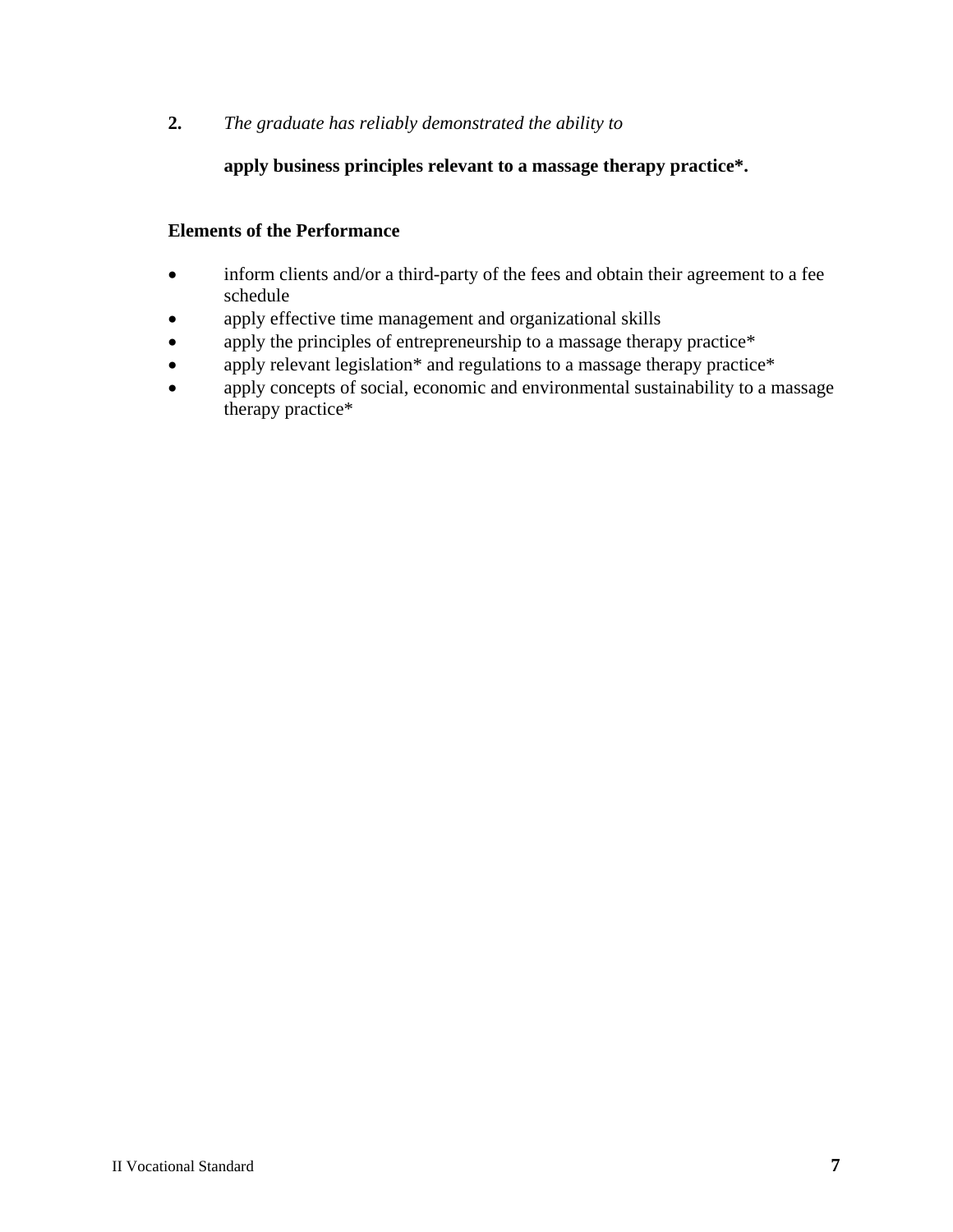#### **communicate and collaborate effectively and professionally with clients, colleagues and members of the interprofessional team.**

- adapt language to each person's understanding and background
- select from a variety of communication models and strategies to achieve respectful and productive interactions with clients, colleagues and members of the interprofessional team
- obtain clients' informed consent to perform assessment\*, reassessment\* or treatment, including interprofessional consultation
- communicate the clinical impression\* concisely and accurately to clients and members of the interprofessional team
- discuss the clinical impression\*, as well as recommended techniques and modalities with clients and/or members of the interprofessional team
- promote interprofessional team collaboration
- prepare a plan of care\* for each client as well as reports for, and in collaboration with, other members of the interprofessional team
- follow the CMTO Standards of practice and organizational policies when making and receiving referrals\*
- provide concise, accurate and timely information to third-party payers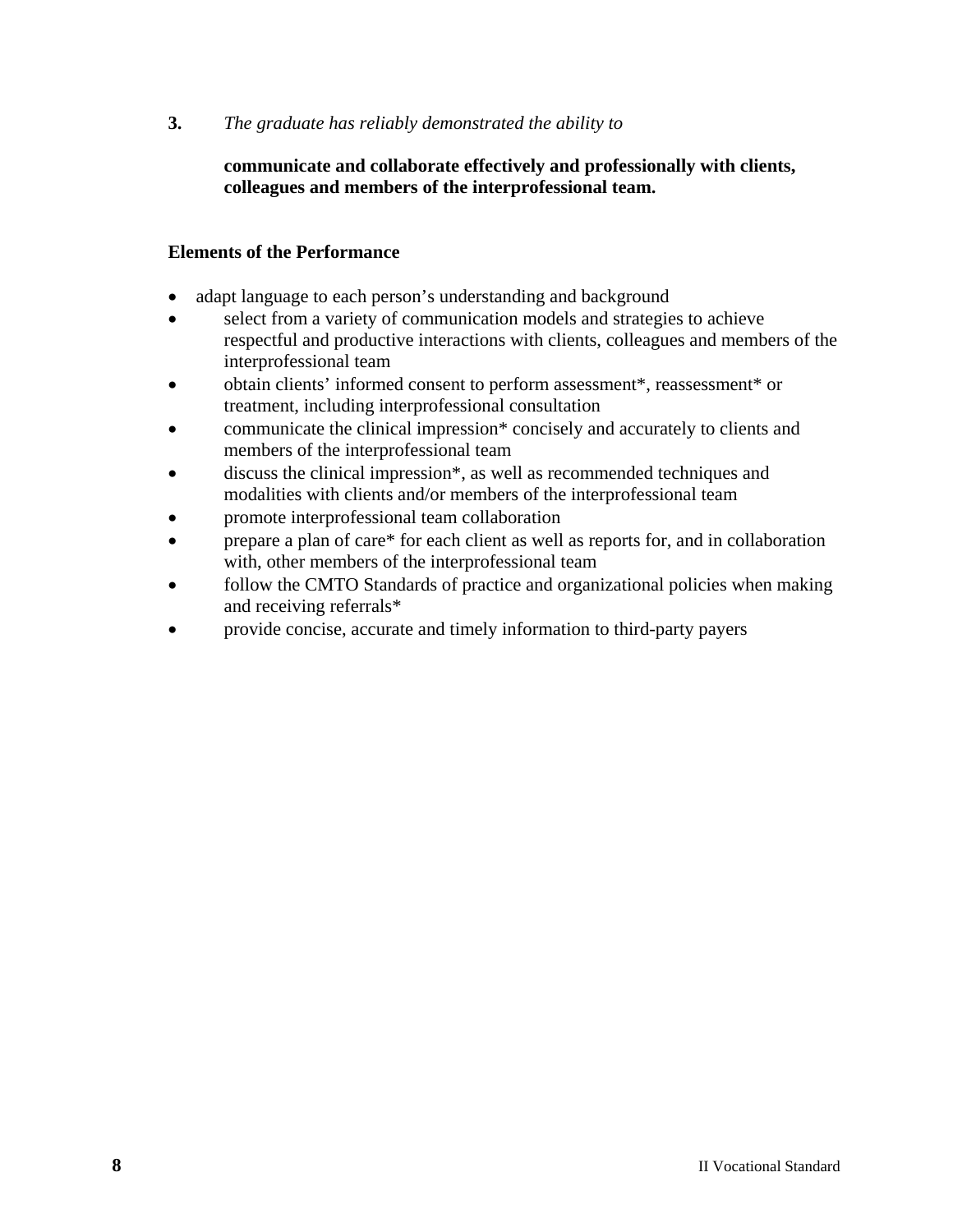#### **develop and maintain therapeutic relationships\* to optimize clients' health and wellness.**

- use a client-centred approach\* to develop and maintain therapeutic relationships\*
- recognize and maintain professional\* boundaries in therapeutic relationships\*
- implement suitable closure processes when the need to terminate the therapeutic relationship\* arises
- educate and support clients to advocate for themselves
- educate and support clients to optimize their health and wellness
- act in a caring, empathic, respectful and genuine manner within the therapeutic relationships\*
- identify and adapt to the unique characteristics of diverse populations<sup>\*</sup> in interactions with clients as well as in the development and implementation of the plan of care\*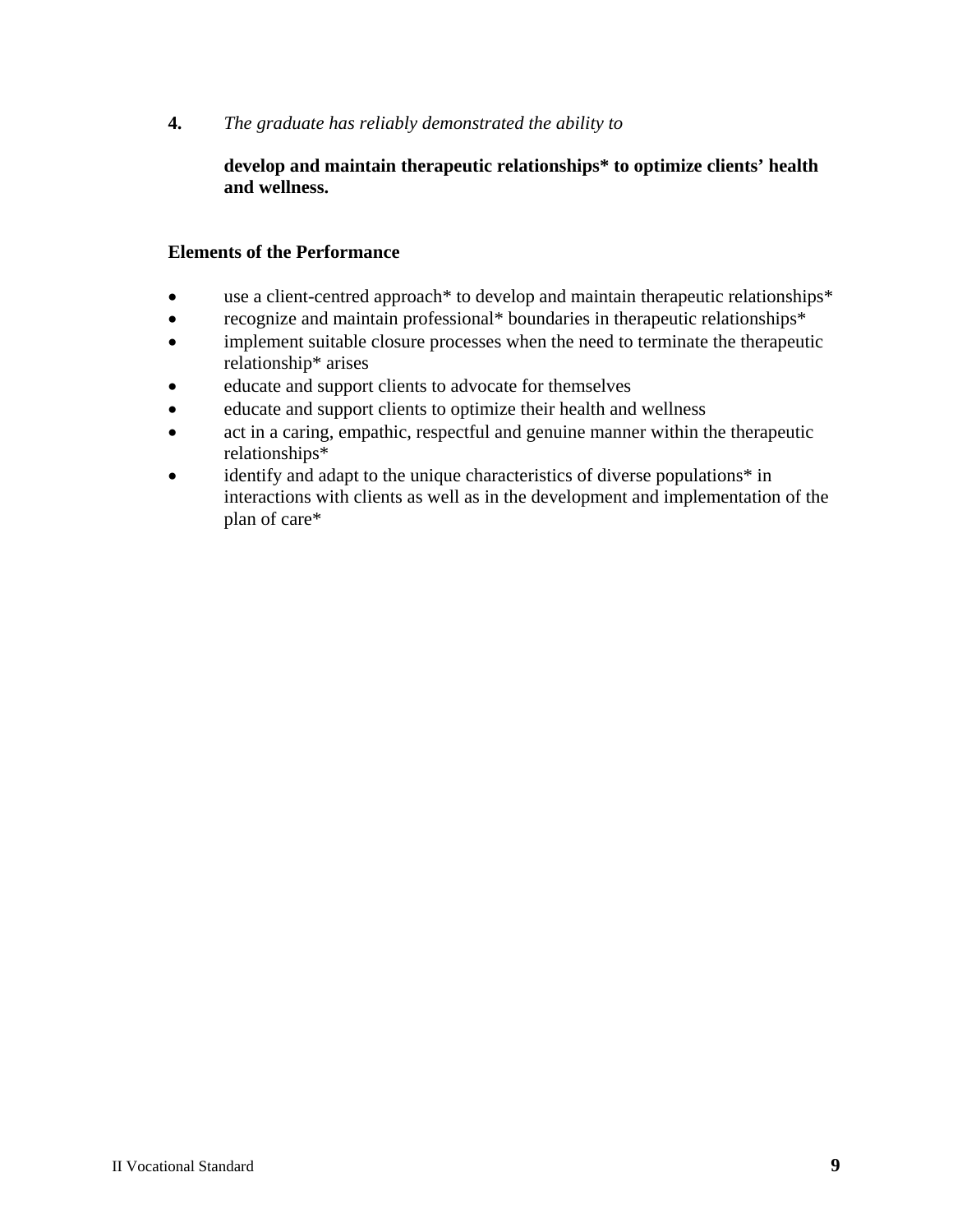#### **collect and assess clients' information\* to determine their state of health and the treatment goals.**

- obtain clients' health history\* information
- complete a thorough assessment\* of the clients' condition
- apply essentials of human anatomy, physiology and pathology to distinguish normal function, pathologies and conditions encountered as a massage therapist
- interview clients to obtain their treatment or prevention goals
- determine clients' condition by assessing and analyzing the information collected and the observations recorded
- formulate a clinical impression\*
- identify elements that may contraindicate a massage therapy\* treatment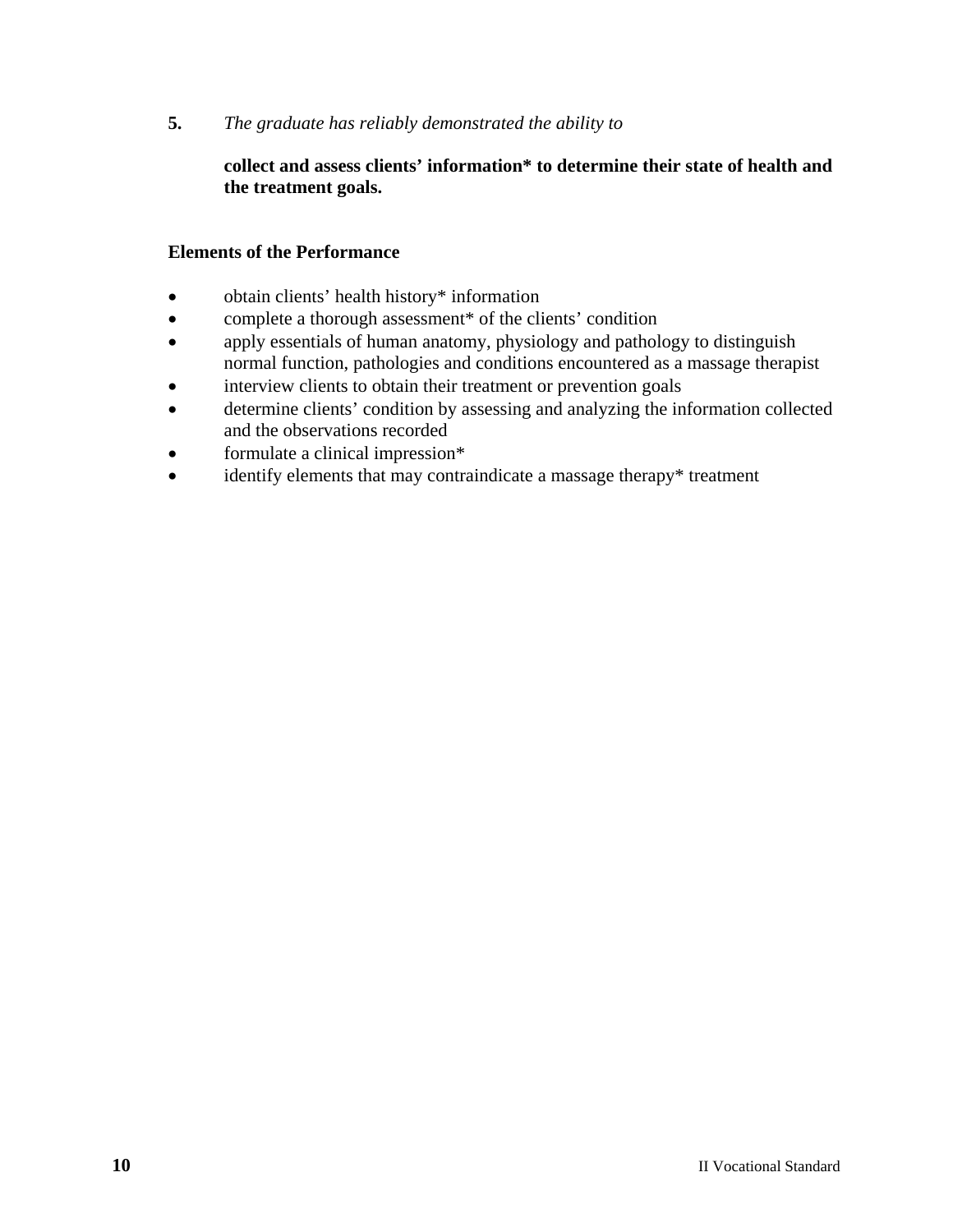#### **develop a plan of care\* according to the client's condition and the treatment goals.**

- apply critical thinking skills to analyze the client's condition and the treatment goals to determine relevant treatment outcomes
- use evidence-based research when determining the client's condition and the treatment goals
- apply relevant concepts, research findings and clinical knowledge to develop a plan of care\*
- consult with the client and obtain informed consent in the development of the plan of care\*
- adopt an interprofessional approach in the development of a plan of care\*, when required
- integrate health and wellness models into the plan of care\*
- ensure the plan of care\* is consistent with the CMTO Standards of Practice
- establish a schedule for formal reassessments\*, as required (e.g., a third-party payment)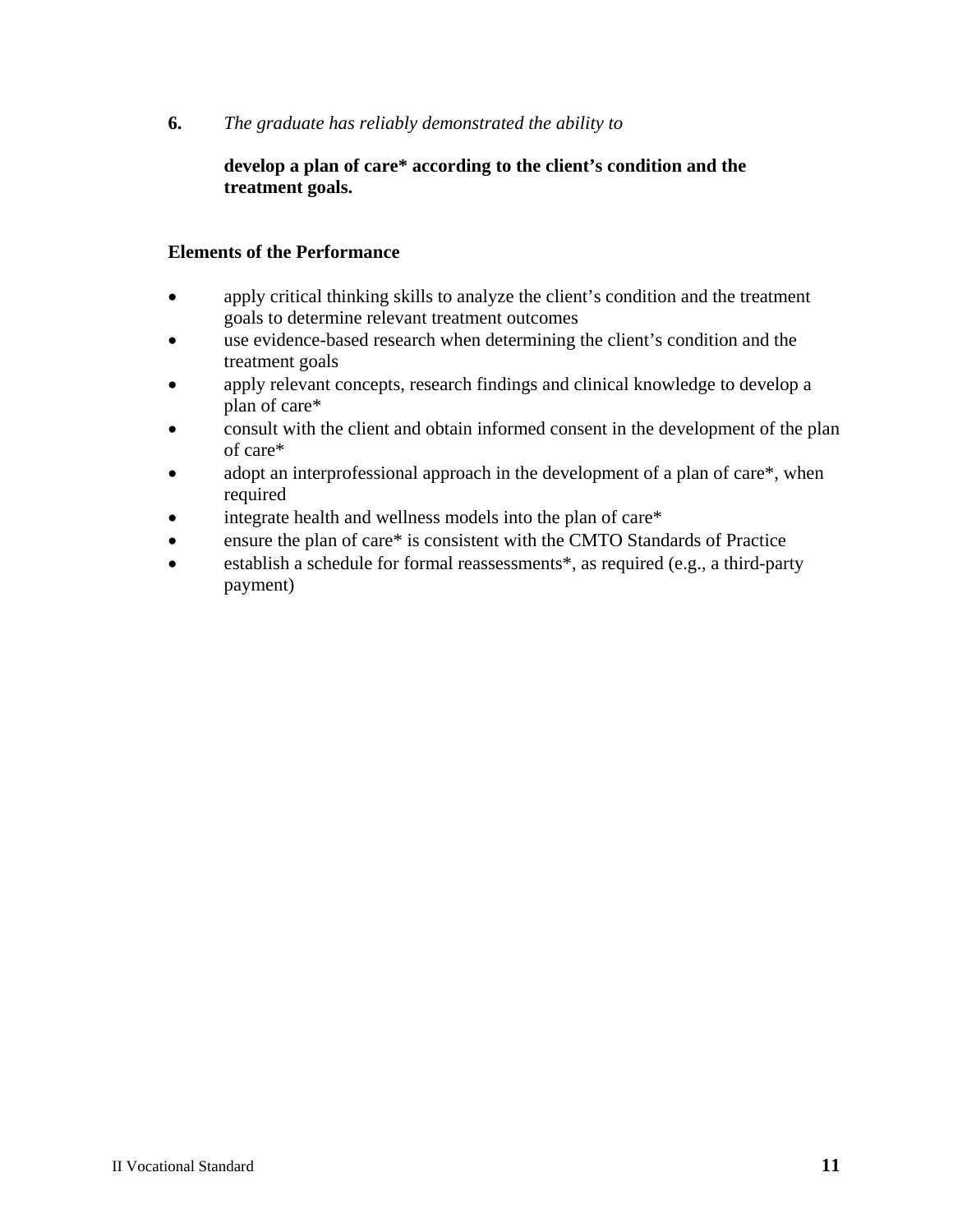#### **implement the plan of care\* according to the client's condition and the treatment goals.**

- discuss the plan of care\* with clients and obtain their informed consent for the initial treatment
- perform appropriate modalities and techniques in such a way that they are integrated in the plan of care\*
- adapt the plan of care\* to accommodate changes in the clients' condition, the outcomes and/or the treatment goals
- educate and encourage clients to follow the plan of care\* or discuss other alternatives to care
- apply and adapt draping and positioning according to the plan of care\*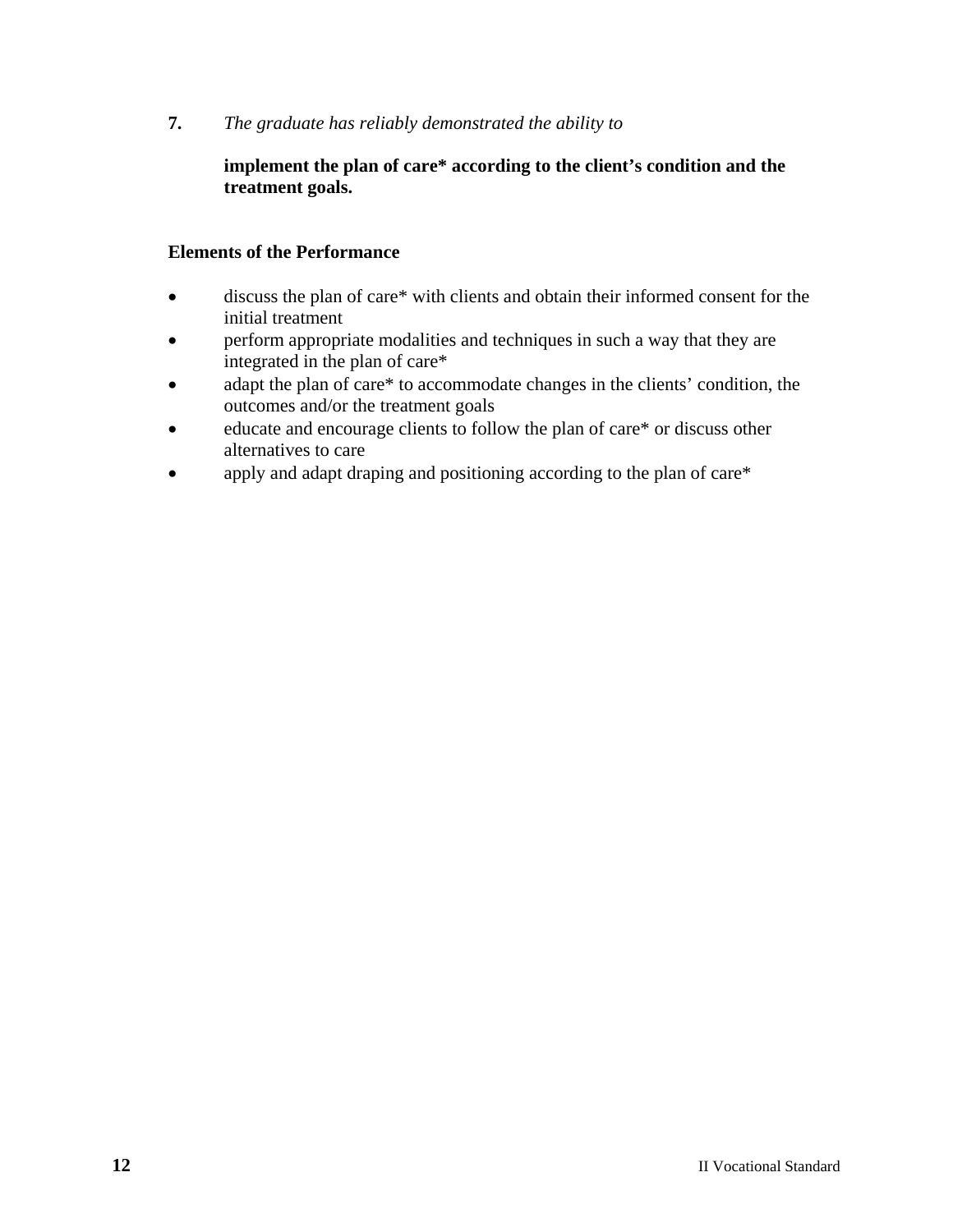#### **evaluate the effectiveness of the plan of care\*.**

- reassess clients on a regular basis to evaluate the effectiveness of the plan of care\*
- analyze reassessment\* findings to determine clients' progress related to the expected outcomes
- identify changes in the clients' condition that may require modifications to the plan of care\*
- discuss modifications to the plan of care\* with clients and obtain informed consent
- continue, modify or discontinue the plan of care\* based on ongoing reassessments\*
- discharge clients once the expected outcomes are attained or are identified as unattainable
- refer clients to members of the interprofessional team, as needed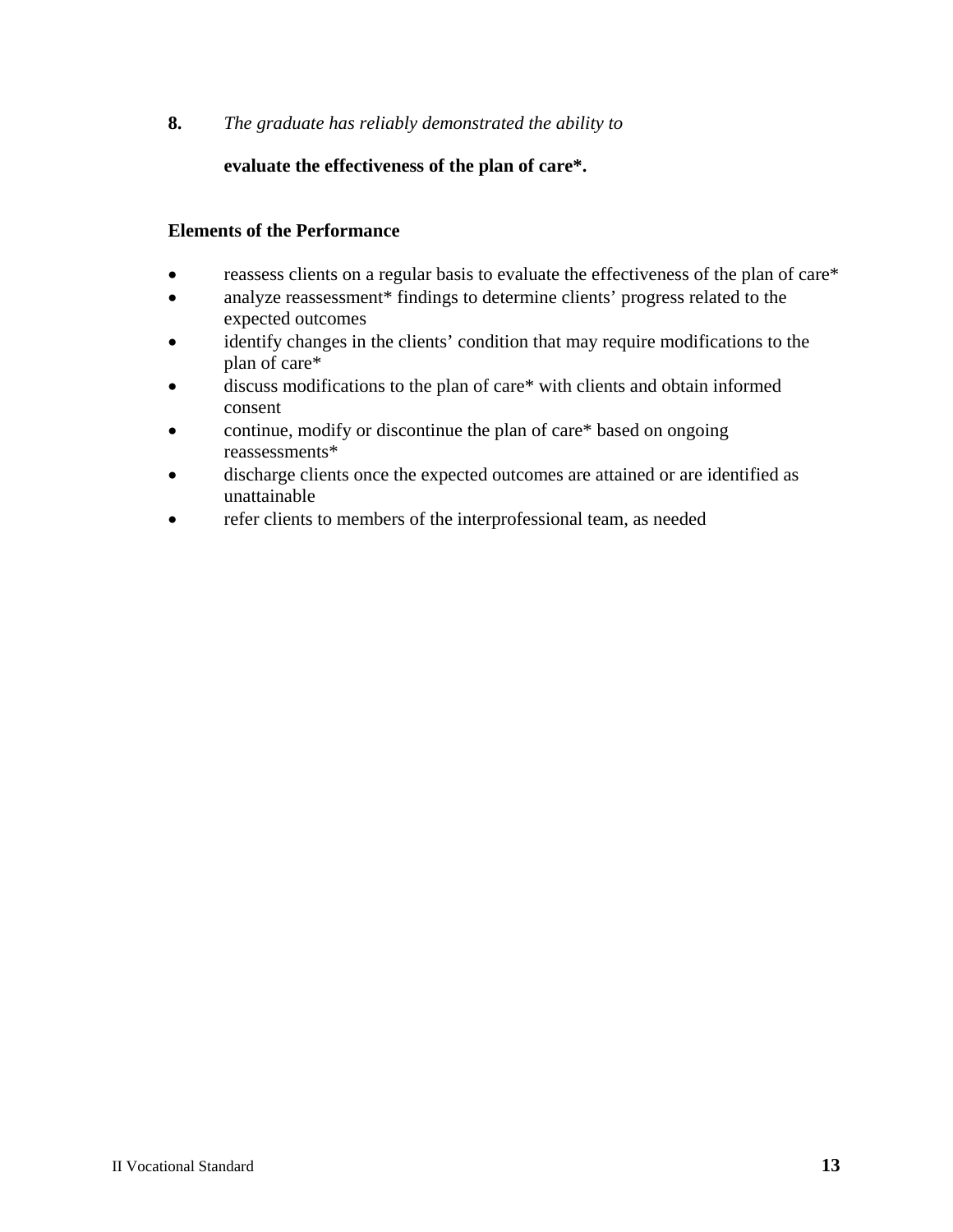#### **maintain documentation securely, accurately and in a timely manner.**

- record clients' information\*, as well as initial and ongoing informed consents
- record assessment\* and reassessment\* findings, as well as other relevant information in the plan of care\*
- prepare, store and save documentation in compliance with organizational policies and procedures, as well as the CMTO Standards of Practice
- keep all clinical and business records current, comprehensive, secure and confidential
- prepare documents in a timely manner using accurate technical and descriptive language
- document information going to, and coming from, third-party payers and other members of the interprofessional team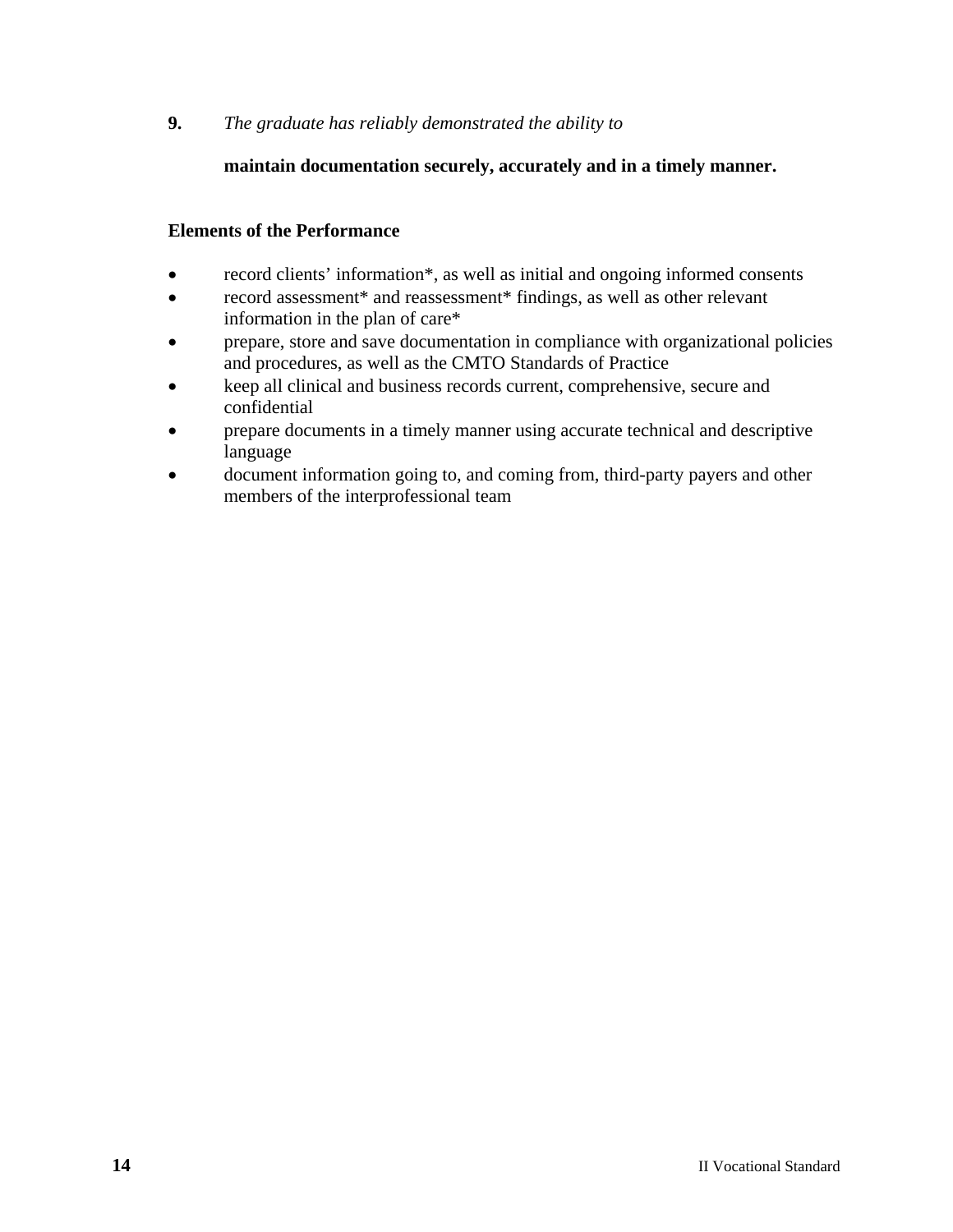#### **develop and implement ongoing effective strategies for personal and professional development to ensure quality care.**

- conduct oneself in a professional\* manner
- engage in reflective practice\* in massage therapy\* to ensure quality care
- seek out and act upon feedback from clients and colleagues to enhance one's performance
- develop a plan to maintain professional currency\*
- accept responsibility and be accountable for one's actions and decisions
- promote a massage therapy practice\* as a regulated health profession
- identify the impact of political, social and governmental trends, as well as changes to Ontario's Health Care System on a massage therapy practice\*
- explore political action strategies to influence changes relevant to massage therapy\*
- examine the roles of the CMTO and the Ontario Massage Therapist Association (OMTA) for a massage therapy practice\* in Ontario
- select, read critically and apply scientific research findings and relevant literature to a massage therapy practice\*
- participate in research to expand the knowledge base for the profession
- maintain First Aid and Cardiopulmonary Resuscitation (CPR) certifications as required by the CMTO
- implement personal care strategies to enhance one's health and wellness and to minimize risks of injury and professional\* burnout
- explore and identify career path opportunities in a massage therapy practice\* and the effect of each on lifestyle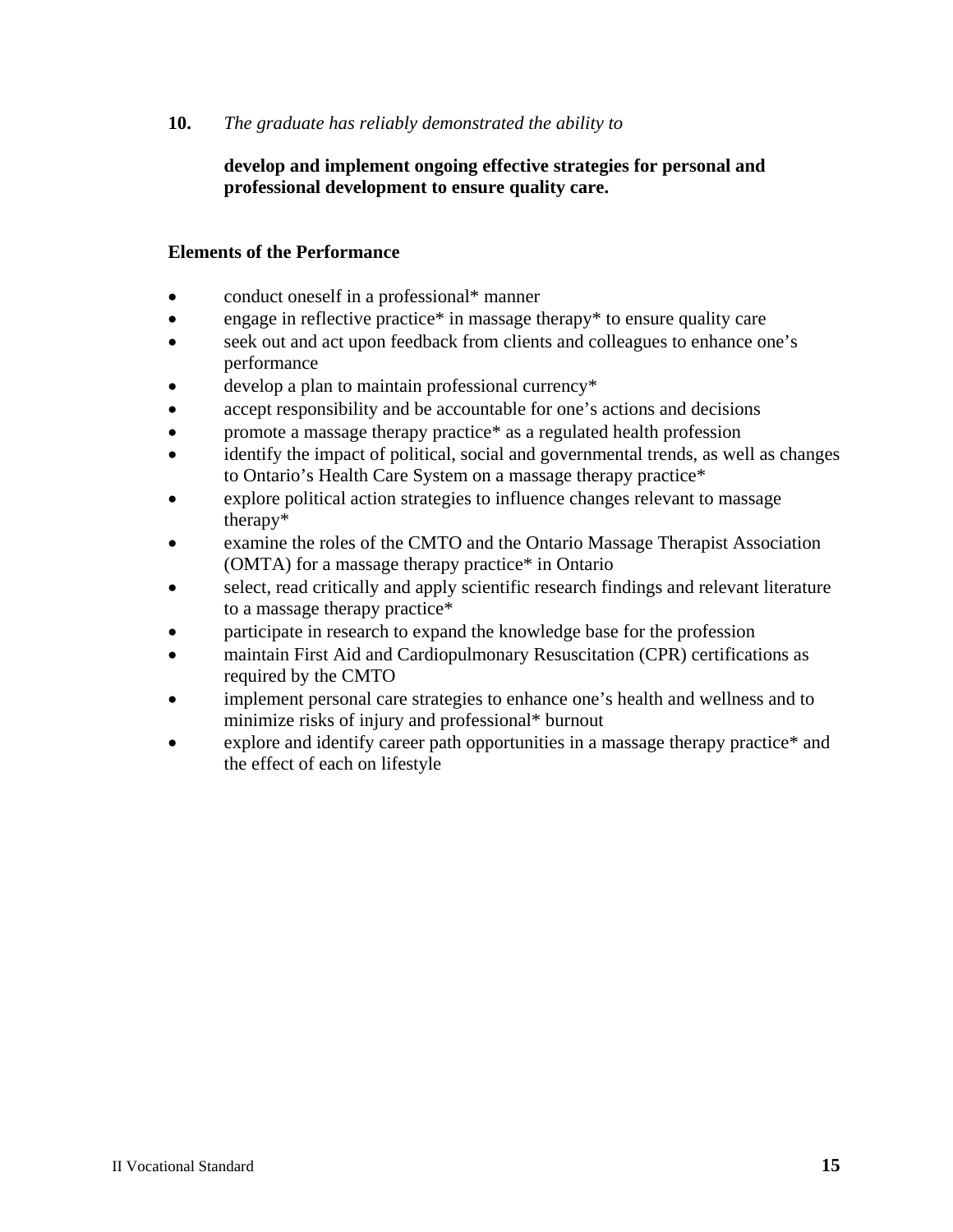#### **Glossary**

**Assessment/Re-assessment –** the process by which the client is evaluated to determine impairments, functional limitations and treatment goals. The massage therapist selects appropriate modes of assessment relative to the client's condition such as gathering information on the client's health history, observation of the client, analysis of the client's affect, special testing (e.g., orthopaedic, neurological or cardiovascular), palpation, movement analysis or other modes of assessment available to the massage therapist.

**Client-Centred Approach –** any health care approach or plan of care which acknowledges, respects and focuses on the needs, goals, expectations, priorities and satisfaction of the client.

**Client's Information –** all information collected regarding the client.

**Clinical Impression –** the massage therapist's understanding of the client's condition based on ongoing physical, psychosocial, environmental assessment and analysis of the client's condition

**Diverse Populations – diverse populations include peoples of all ages, ethnicity,** races, genders, ability, social or economic classes, or sexual orientations and health states with whom the massage therapist will interact.

**Ethical Framework –** the essential supporting structure to make decisions requiring value-based consideration. The ethical framework is primarily based on professional values set out in the Code of Ethics of the College of Massage Therapists of Ontario (CMTO).

**Health History –** this includes the client's medical history, presenting symptoms and client's complaint. A family and social history, as well as environmental information should be collected as they relate to the presenting condition and client's complaint.

**Legislation –** all relevant federal, provincial and municipal measures such as the *Regulated Health Professions Act, 1991,* the *Massage Therapy Act, 1991,* the *Health Care Consent Act, 1996,* the *Occupational Health and Safety Act, 1990*, the *Ontarians with Disabilities Act*, *2001,* the *Information Protection Act, 2004*, the *Personal Information Protection and Electronic Documents Act, 2006*, the *Regulations of the Massage Therapy Act, General and Registration,* the *Personal Health,* the current *Income Tax Act* and the Workplace Hazardous Materials Information System.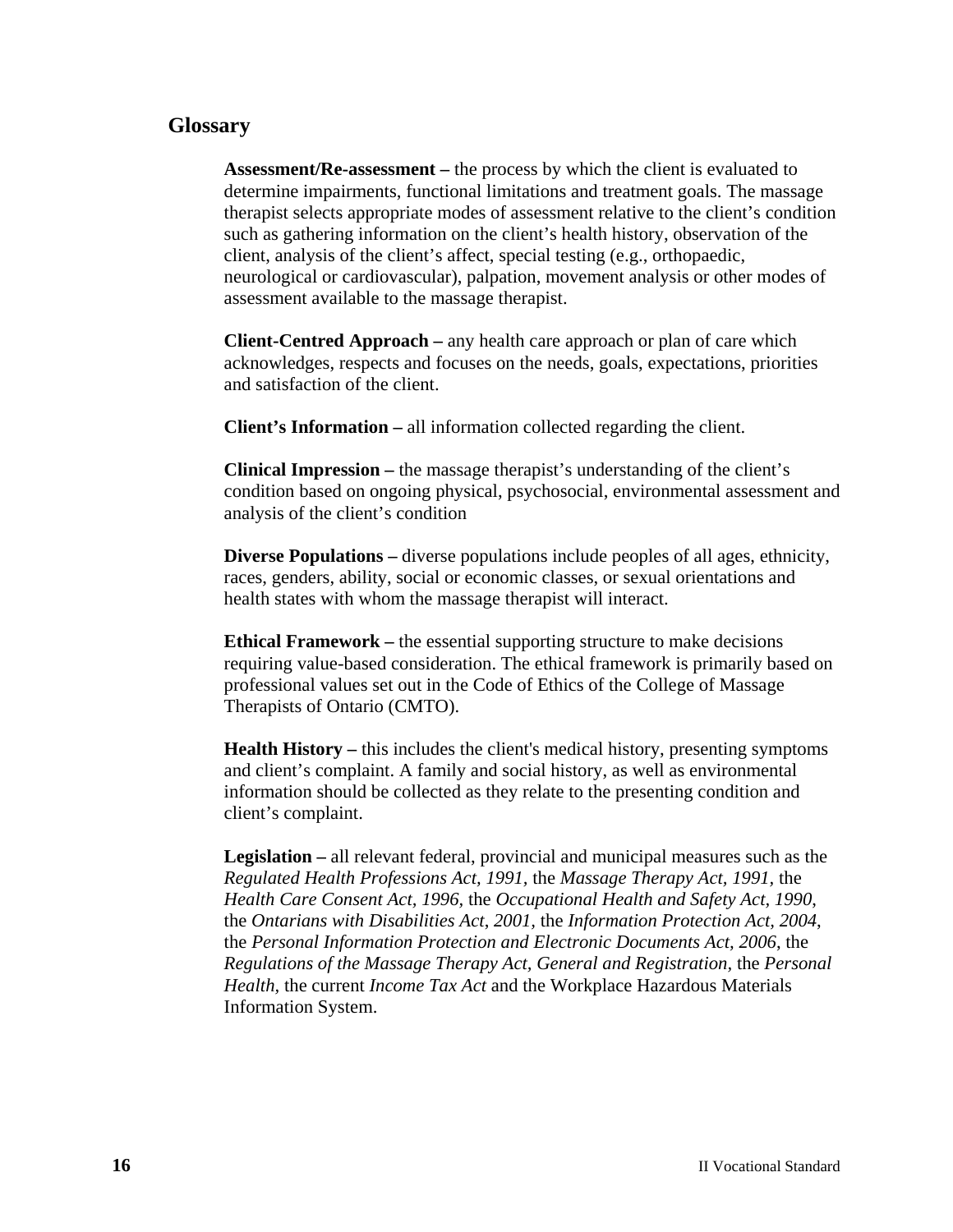**Massage Therapy** – the assessment of the soft tissue and joints of the body and treatment and prevention of physical dysfunction and pain of the soft tissues and joints by manipulation to develop, maintain, rehabilitate or augment physical function, or relieve pain. (*Massage Therapy Act, 1991*)

**Massage Therapy Practice –** this includes: the therapeutic relationship that develops between a client and a massage therapist; the professional milieu in which the relationship occurs; the ethics principles that inform the profession; as well as the legislation and regulations that govern massage therapy.

**Plan of Care** – a plan based on the collaborative evaluation between the client and the massage therapist to determine what is needed to restore or improve the health and function of the client. A plan of care is referred to as a "treatment plan" in the Standards of Practice of the CMTO.

**Professional –** relating to an internalized code of personal values and convictions which support the theoretical, legal and ethical framework, as well as the selfregulatory nature of a massage therapy practice and massage therapy.

**Professional Currency –** the responsibility to remain up-to-date in all aspects of the practice of massage therapy.

**Referrals –** the communication between health-care professionals, either formal or informal, for consultation regarding the client's condition and/or treatment.

**Reflective Practice** – a method of critical thinking and self-analysis of professional, therapeutic and business aspects of massage therapy practice whereby the massage therapist identifies strengths and areas for improvement, establishes outcomes for promoting competence, considers development options, as well as develops, implements and evaluates a plan of action to meet these outcomes.

**Therapeutic Relationships –** the professional partnerships between clients and massage therapists existing within the established legal and ethical framework.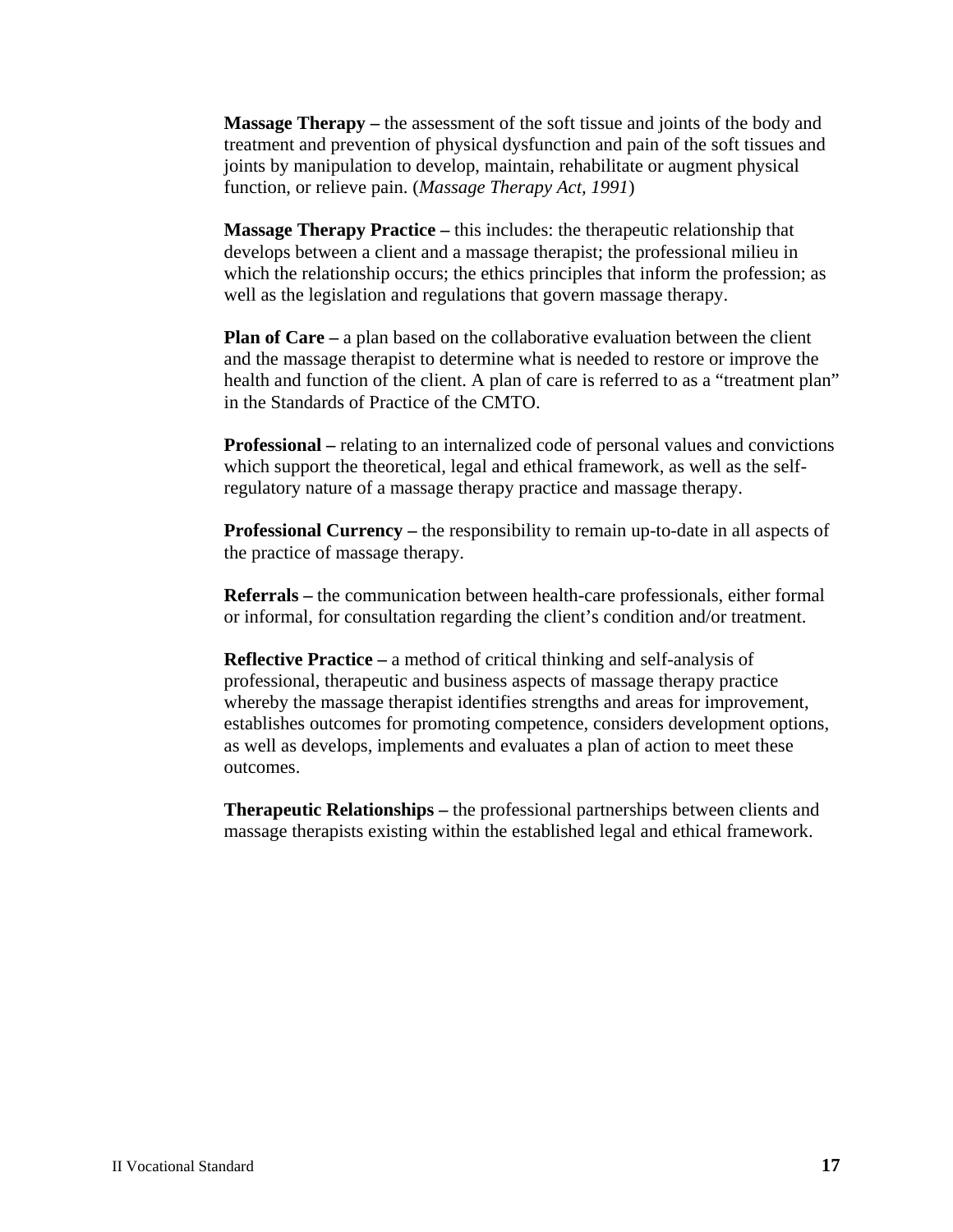# **III. Essential Employability Skills**

*All graduates of the Massage Therapy program of instruction must have reliably demonstrated the essential employability skills learning outcomes listed on the following pages, in addition to achieving the vocational learning outcomes and meeting the general education requirement.*

## **Context**

Essential Employability Skills (EES) are skills that, regardless of a student's program or discipline, are critical for success in the workplace, in day-to-day living and for lifelong learning.

The teaching and attainment of these EES for students in, and graduates from, Ontario's colleges of applied arts and technology are anchored in a set of three fundamental assumptions:

- these skills are important for every adult to function successfully in society today;
- our colleges are well equipped and well positioned to prepare graduates with these skills;
- these skills are equally valuable for all graduates, regardless of the level of their credential, whether they pursue a career path, or they pursue further education.

# Skill Categories

To capture these skills, the following six categories define the essential areas where graduates must demonstrate skills and knowledge.

- Communication
- Numeracy
- Critical Thinking & Problem Solving
- $\bullet$  Information Management
- Interpersonal
- **Personal**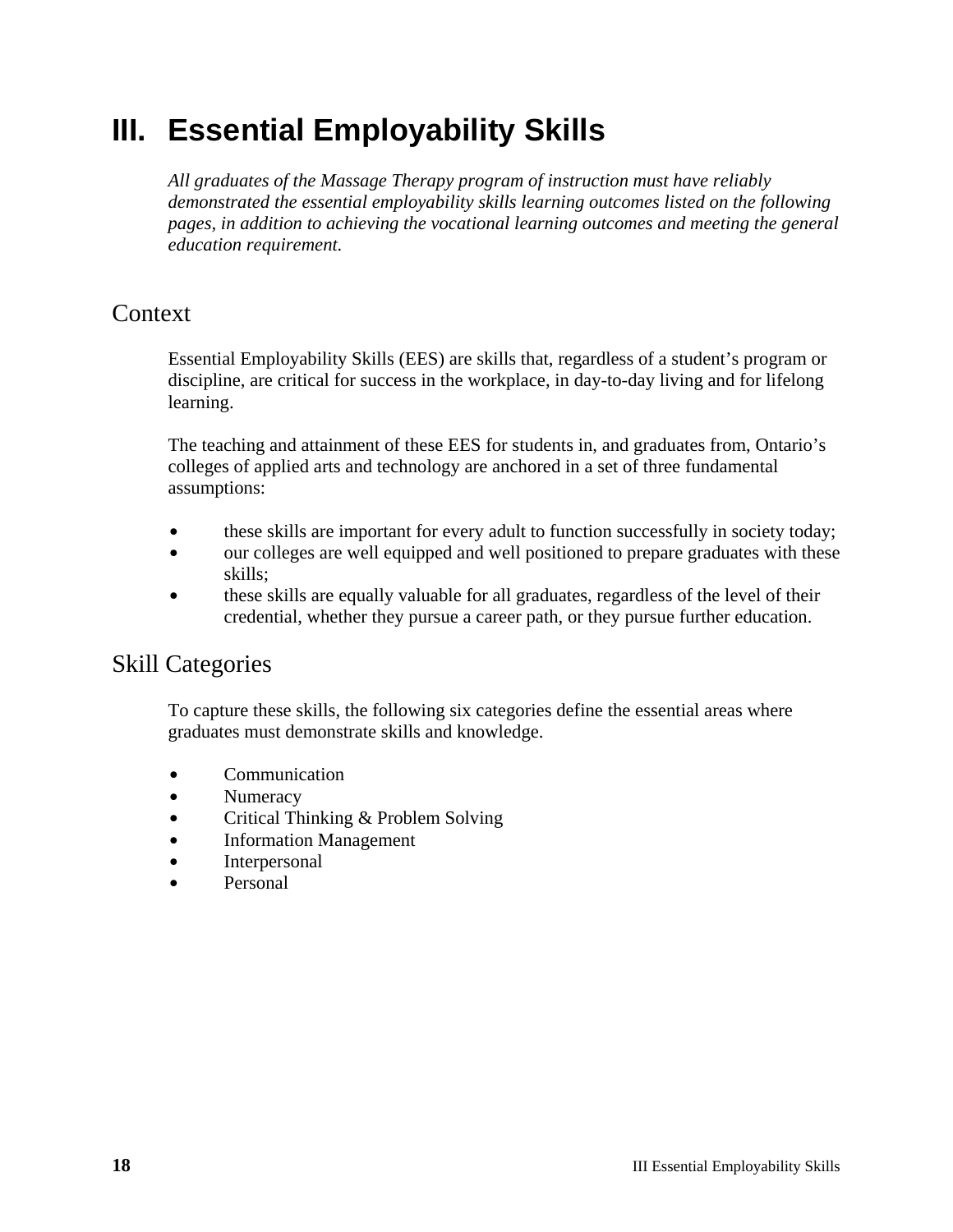# Application and Implementation

In each of the six skill categories, there are a number of defining skills, or sub skills, identified to further articulate the requisite skills identified in the main skill categories. The following chart illustrates the relationship between the skill categories, the defining skills within the categories and learning outcomes to be achieved by graduates from all postsecondary programs of instruction that lead to an Ontario College credential.

EES may be embedded in General Education or vocational courses, or developed through discrete courses. However these skills are developed, all graduates with Ontario College credentials must be able to reliably demonstrate the essential skills required in each of the six categories.

| <b>SKILL CATEGORY</b>                            | <b>DEFINING SKILLS:</b>                                                                                                                                          | <b>LEARNING OUTCOMES: The levels</b>                                                                                                                                                                                                           |
|--------------------------------------------------|------------------------------------------------------------------------------------------------------------------------------------------------------------------|------------------------------------------------------------------------------------------------------------------------------------------------------------------------------------------------------------------------------------------------|
|                                                  | <b>Skill areas to be</b>                                                                                                                                         | of achievement required by graduates.                                                                                                                                                                                                          |
|                                                  | demonstrated by                                                                                                                                                  | The graduate has reliably                                                                                                                                                                                                                      |
|                                                  | graduates:                                                                                                                                                       | demonstrated the ability to:                                                                                                                                                                                                                   |
| <b>COMMUNICATION</b>                             | Reading<br>Writing<br>$\bullet$<br>Speaking<br>Listening<br>Presenting<br>Visual literacy                                                                        | 1. communicate clearly, concisely and<br>correctly in the written, spoken and<br>visual form that fulfills the purpose<br>and meets the needs of the audience.<br>2. respond to written, spoken or visual<br>messages in a manner that ensures |
|                                                  |                                                                                                                                                                  | effective communication.                                                                                                                                                                                                                       |
| <b>NUMERACY</b>                                  | Understanding and<br>$\bullet$<br>applying<br>mathematical<br>concepts and<br>reasoning<br>Analyzing and using<br>$\bullet$<br>numerical data<br>Conceptualizing | 3. execute mathematical operations<br><i>accurately.</i>                                                                                                                                                                                       |
| <b>CRITICAL</b><br>THINKING &<br>PROBLEM SOLVING | Analyzing<br>$\bullet$<br>Synthesizing<br>Evaluating<br>Decision making<br>$\bullet$<br>Creative and<br>innovative thinking                                      | apply a systematic approach to solve<br>4.<br>problems.<br>5. use a variety of thinking skills to<br>anticipate and solve problems.                                                                                                            |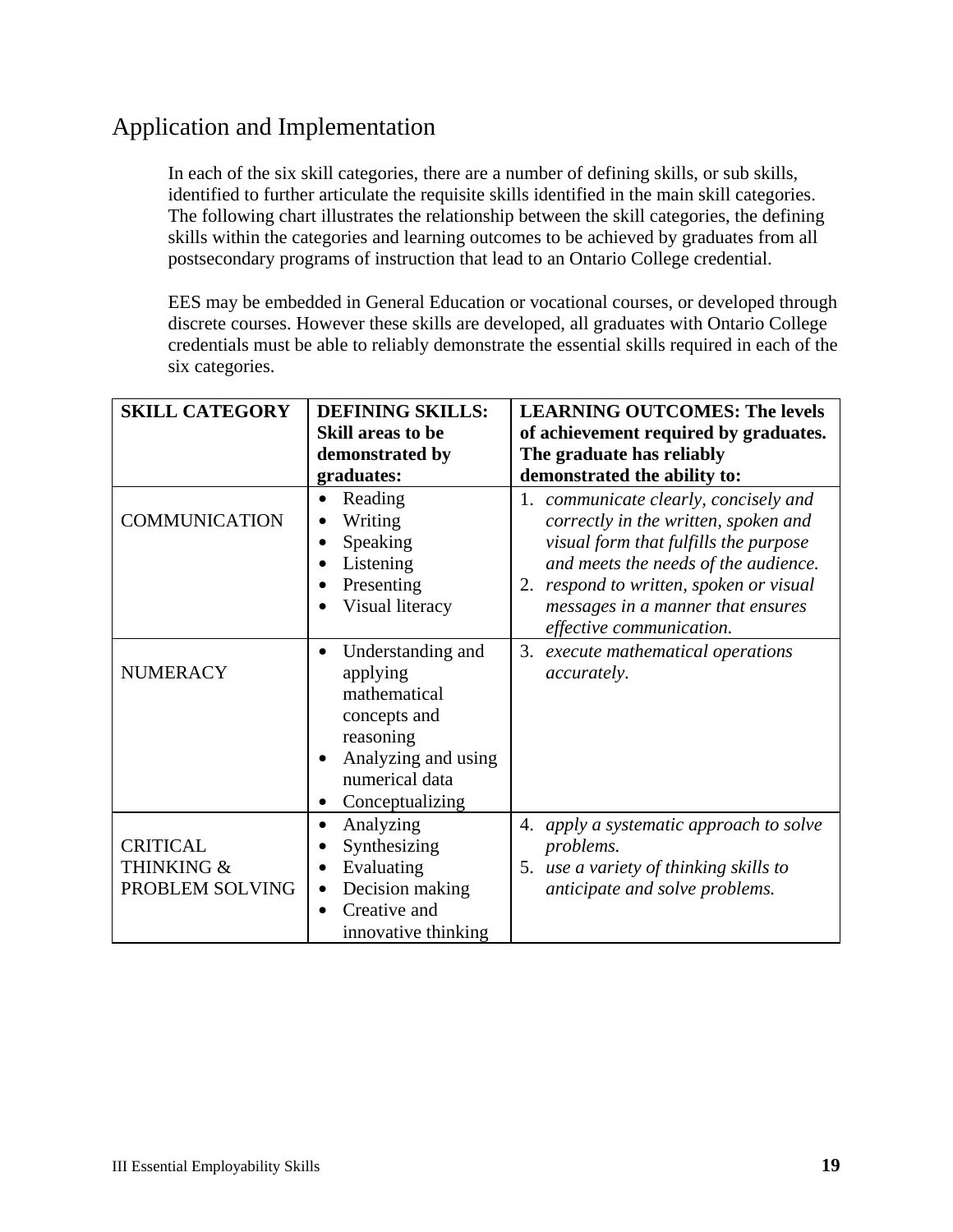| <b>SKILL CATEGORY</b><br><b>DEFINING SKILLS:</b> |                                                                                                                                                                                                      | <b>LEARNING OUTCOMES: The levels</b>                                                                                                                                                                                                                |  |
|--------------------------------------------------|------------------------------------------------------------------------------------------------------------------------------------------------------------------------------------------------------|-----------------------------------------------------------------------------------------------------------------------------------------------------------------------------------------------------------------------------------------------------|--|
|                                                  | <b>Skill areas to be</b>                                                                                                                                                                             | of achievement required by graduates.                                                                                                                                                                                                               |  |
|                                                  | demonstrated by                                                                                                                                                                                      | The graduate has reliably                                                                                                                                                                                                                           |  |
|                                                  | graduates:                                                                                                                                                                                           | demonstrated the ability to:                                                                                                                                                                                                                        |  |
| <b>INFORMATION</b><br><b>MANAGEMENT</b>          | Gathering and<br>managing<br>information<br>Selecting and using<br>٠<br>appropriate tools and<br>technology for a task<br>or a project<br>Computer literacy<br>Internet skills<br>$\bullet$          | locate, select, organize and document<br>6.<br>information using appropriate<br>technology and information systems.<br>analyze, evaluate and apply relevant<br>7.<br>information from a variety of sources.                                         |  |
| <b>INTERPERSONAL</b>                             | Teamwork<br>$\bullet$<br>Relationship<br>$\bullet$<br>management<br>Conflict resolution<br>Leadership<br>Networking                                                                                  | 8. show respect for the diverse opinions,<br>values, belief systems and<br>contributions of others.<br>9. interact with others in groups or<br>teams in ways that contribute to<br>effective working relationships and<br>the achievement of goals. |  |
| <b>PERSONAL</b>                                  | Managing self<br>$\bullet$<br>Managing change<br>$\bullet$<br>and being flexible<br>and adaptable<br>Engaging in<br>$\bullet$<br>reflective practices<br>Demonstrating<br>personal<br>responsibility | 10. manage the use of time and other<br>resources to complete projects.<br>11. take responsibility for one's own<br>actions, decisions and their<br>consequences.                                                                                   |  |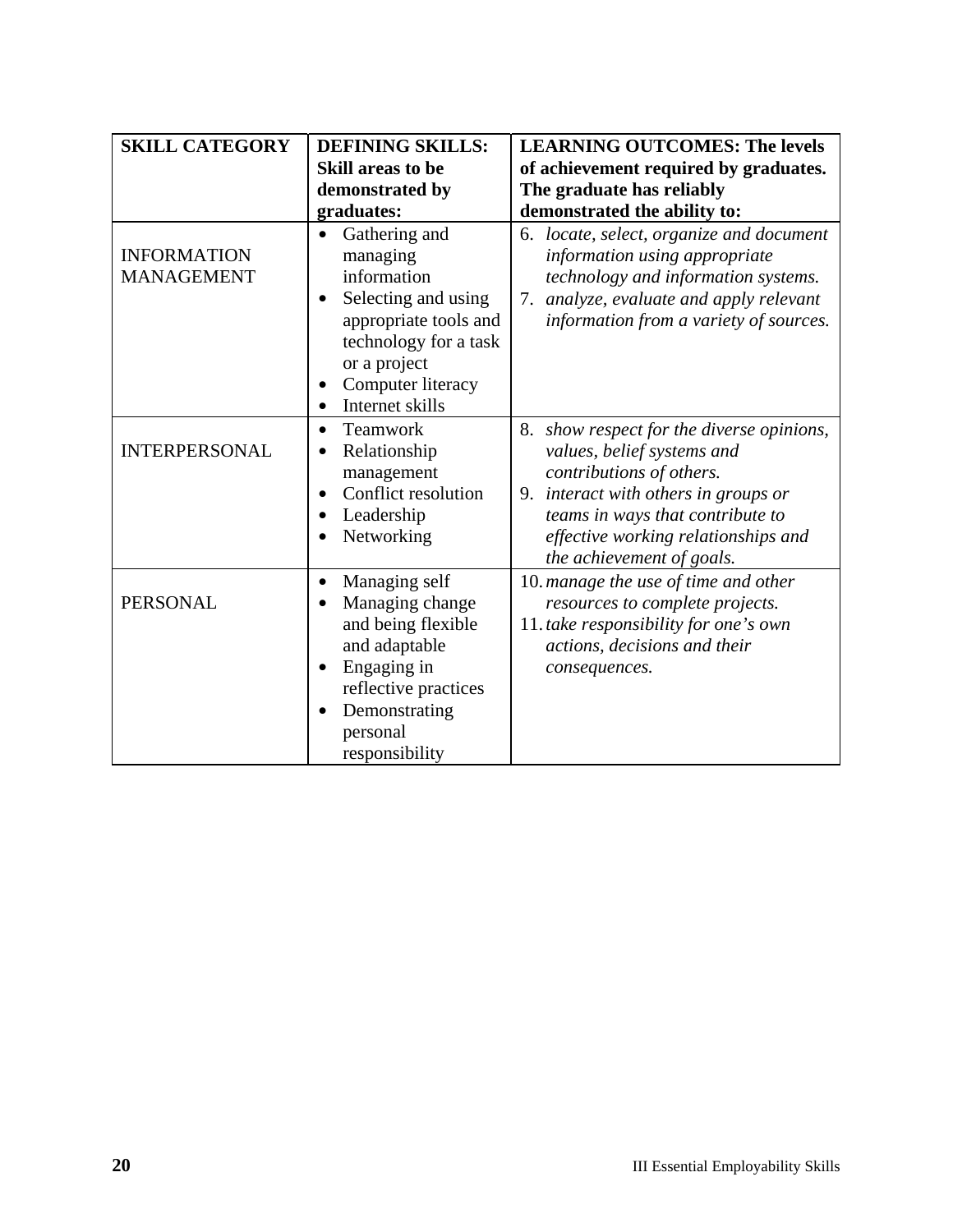# **IV. General Education Requirement**

*All graduates of the Massage Therapy program must have met the general education requirement described on the following pages, in addition to achieving the vocational and essential employability skills learning outcomes.*

## Requirement

The General Education Requirement for programs of instruction is stipulated in the Credentials Framework (Appendix A in the Minister's Binding Policy Directive *Framework for Programs of Instruction*).

In programs of instruction leading to either an Ontario College Diploma or an Ontario College Advanced Diploma, it is required that graduates have been engaged in learning that exposes them to at least one discipline outside their main field of study and increases their awareness of the society and culture in which they live and work. This will typically be accomplished by students taking 3 to 5 courses (or the equivalent) designed discretely and separately from vocational learning opportunities.

This general education learning would normally be delivered using a combination of required and elective processes.

### Purpose

The purpose of General Education in the Ontario college system is to contribute to the development of citizens who are conscious of the diversity, complexity and richness of the human experience; who are able to establish meaning through this consciousness; and who, as a result, are able to contribute thoughtfully, creatively and positively to the society in which they live and work.

General Education strengthens students' essential employability skills, such as critical analysis, problem solving and communication, in the context of an exploration of topics with broad-based personal and/or societal importance.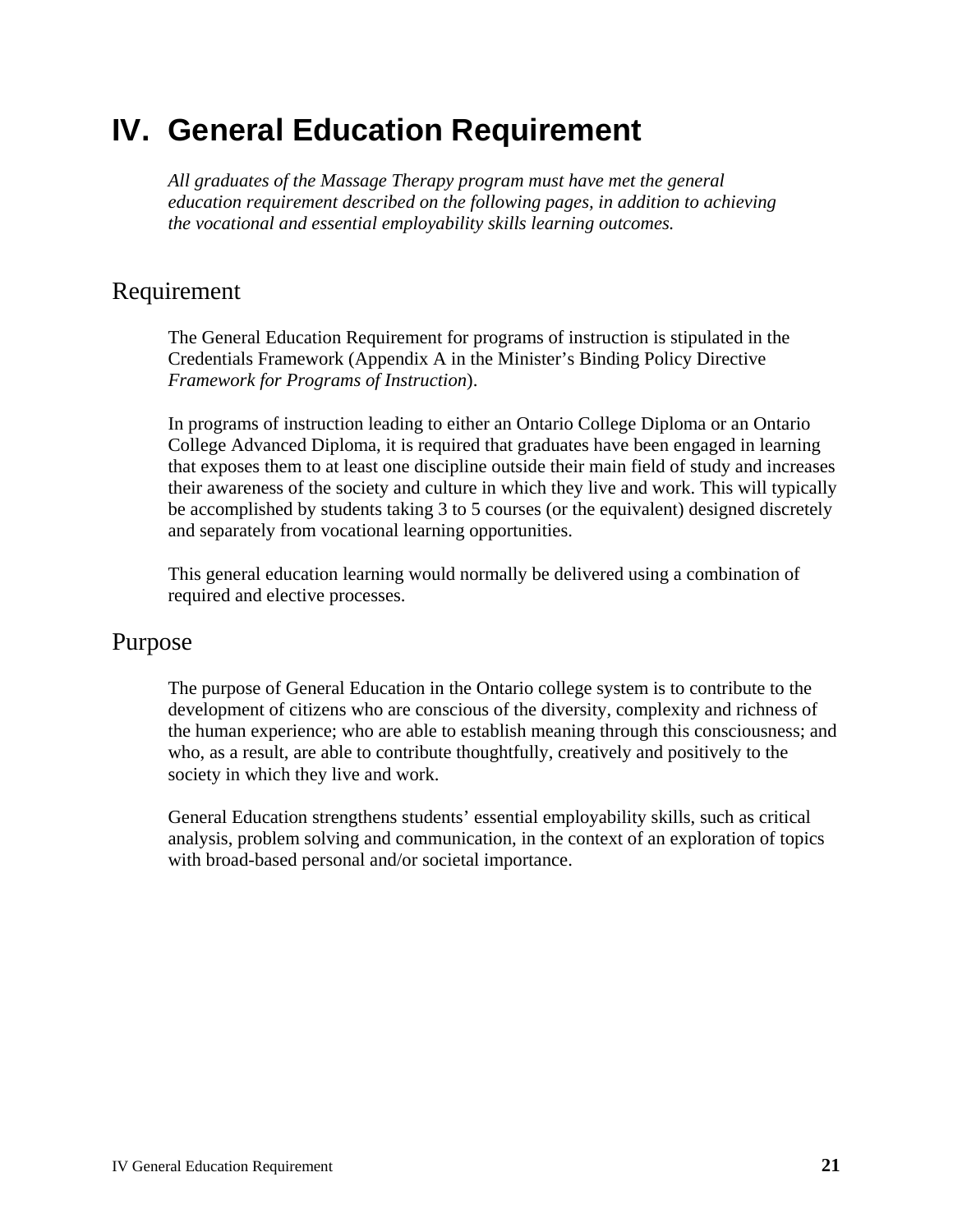# Themes

The themes listed below will be used to provide direction to colleges in the development and identification of courses that are designed to fulfill the General Education Requirement for programs of instructions.

Each theme provides a statement of Rationale and offers suggestions related to more specific topic areas that could be explored within each area. These suggestions are neither prescriptive nor exhaustive. They are included to provide guidance regarding the nature and scope of content that would be judged as meeting the intent and overall goals of General Education.

#### **1. Arts in Society:**

#### *Rationale:*

The capacity of a person to recognize and evaluate artistic and creative achievements is useful in many aspects of his/her life. Since artistic expression is a fundamentally human activity, which both reflects and anticipates developments in the larger culture, its study will enhance the student's cultural and self-awareness.

#### *Content:*

Courses in this area should provide students with an understanding of the importance of visual and creative arts in human affairs, of the artist's and writer's perceptions of the world and the means by which those perceptions are translated into the language of literature and artistic expression. They will also provide an appreciation of the aesthetic values used in examining works of art and possibly, a direct experience in expressing perceptions in an artistic medium.

#### **2. Civic Life:**

#### *Rationale:*

In order for individuals to live responsibly and to reach their potential as individuals and as citizens of society, they need to understand the patterns of human relationships that underlie the orderly interactions of a society's various structural units. Informed people will have knowledge of the meaning of civic life in relation to diverse communities at the local, national and global level and an awareness of international issues and the effects of these on Canada, as well as Canada's place in the international community.

#### *Content:*

Courses in this area should provide students with an understanding of the meaning of freedoms, rights and participation in community and public life, in addition to a working knowledge of the structure and function of various levels of government (municipal, provincial, national) in a Canadian and/or in an international context. They may also provide an historical understanding of major political issues affecting relations between the various levels of government in Canada and their constituents.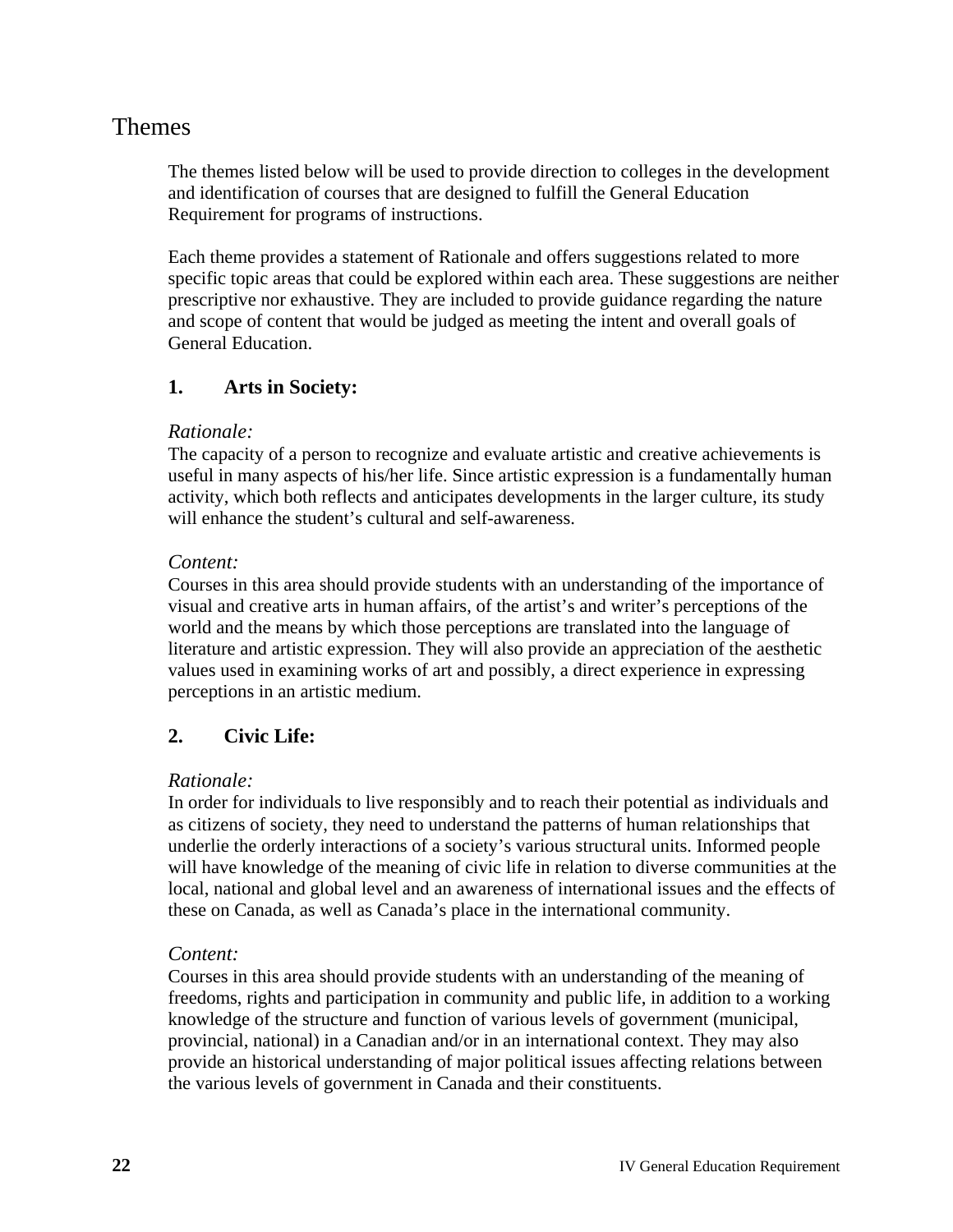#### **3. Social and Cultural Understanding:**

#### *Rationale:*

Knowledge of the patterns and precedents of the past provide the means for a person to gain an awareness of his or her place in contemporary culture and society. In addition to this awareness, students will acquire a sense of the main currents of their culture and that of other cultures over an extended period of time in order to link personal history to the broader study of culture.

#### *Content:*

Courses in this area are those that deal broadly with major social and cultural themes. These courses may also stress the nature and validity of historical evidence and the variety of historical interpretation of events. Courses will provide the students with a view and understanding of the impact of cultural, social, ethnic or linguistic characteristics.

#### **4. Personal Understanding:**

#### *Rationale:*

Educated people are equipped for life-long understanding and development of themselves as integrated physiological and psychological entities. They are aware of the ideal need to be fully functioning persons: mentally, physically, emotionally, socially, spiritually and vocationally.

#### *Content:*

Courses in this area will focus on understanding the individual: his or her evolution; situation; relationship with others; place in the environment and universe; achievements and problems; and his or her meaning and purpose. They will also allow students the opportunity to study institutionalized human social behaviour in a systematic way. Courses fulfilling this requirement may be oriented to the study of the individual within a variety of contexts.

#### **5. Science and Technology:**

#### *Rationale:*

Matter and energy are universal concepts in science, forming a basis for understanding the interactions that occur in living and non-living systems in our universe. Study in this area provides an understanding of the behaviour of matter that provides a foundation for further scientific study and the creation of broader understanding about natural phenomena